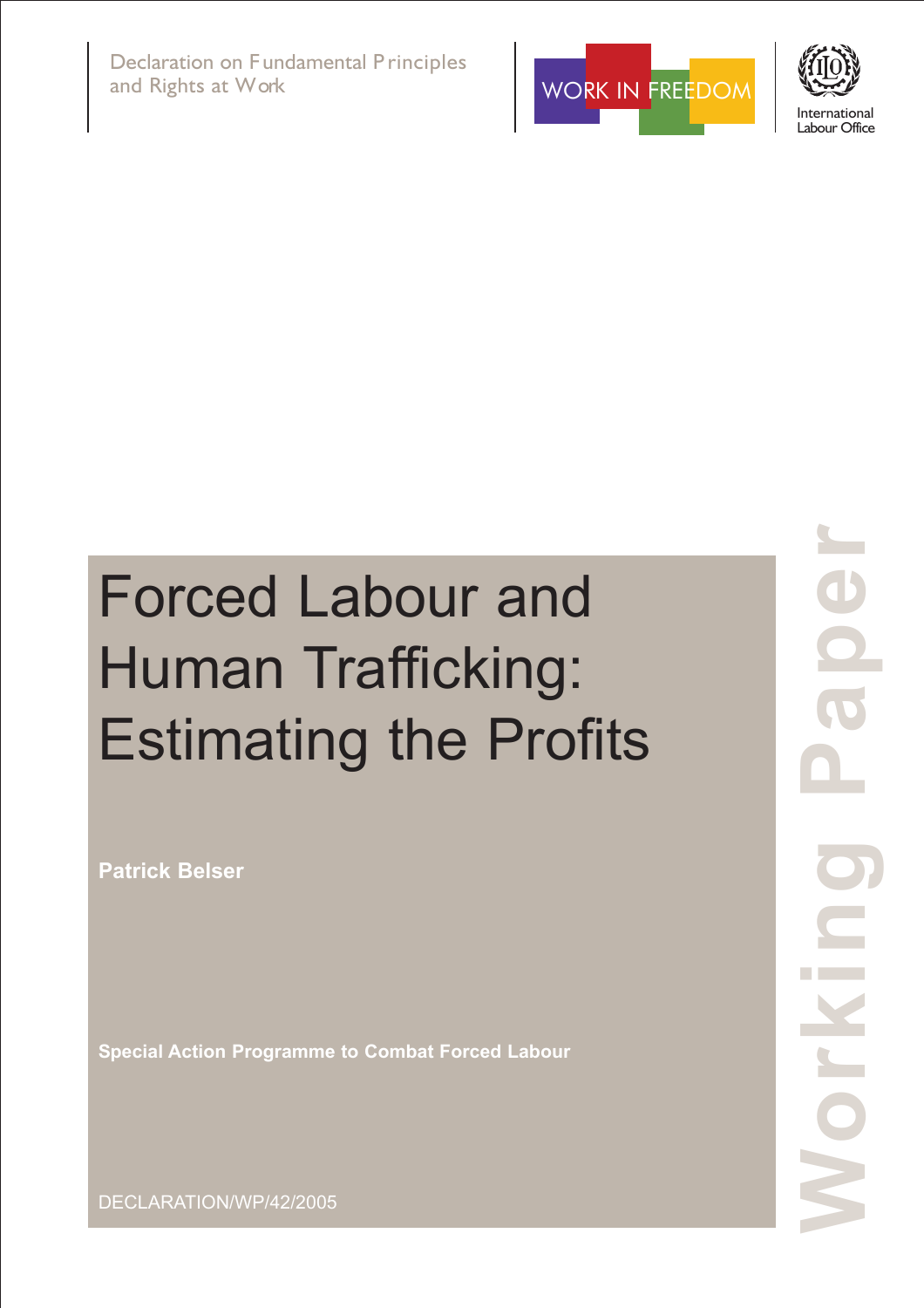**Working Paper** 

# **Forced Labour and Human Trafficking: Estimating the Profits**

 **by Patrick Belser** 

International Labour Office Geneva

March 2005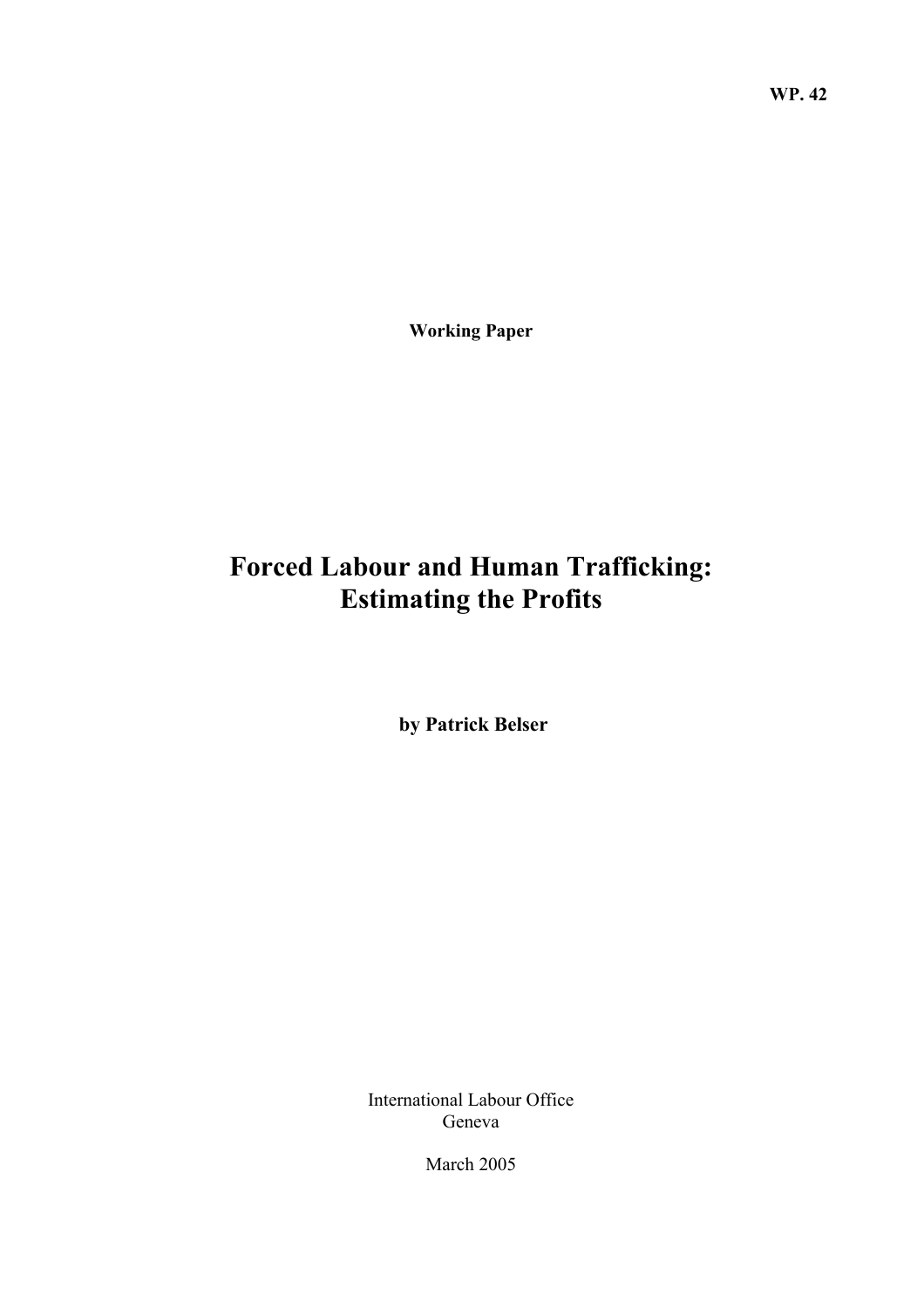Publications of the International Labour Office enjoy copyright under Protocol 2 of the Universal Copyright Convention. Nevertheless, short excerpts from them may be reproduced without authorization, on condition that the source is indicated. For rights of reproduction or translation, application should be made to the Publications Bureau (Rights and Permissions), International Labour Office, CH-1211 Geneva 22, Switzerland. The International Labour Office welcomes such applications.

Libraries, institutions and other users registered in the United Kingdom with the Copyright Licensing Agency, 90 Tottenham Court Road, London W1T 4LP [Fax: (+44) (0)20 7631 5500; email: cla@cla.co.uk], in the United States with the Copyright Clearance Center, 222 Rosewood Drive, Danvers, MA 01923 [Fax: (+1) (978) 750 4470; email: info@copyright.com] or in other countries with associated Reproduction Rights Organizations, may make photocopies in accordance with the licences issued to them for this purpose.

 $\mathcal{L}_\mathcal{L} = \{ \mathcal{L}_\mathcal{L} = \{ \mathcal{L}_\mathcal{L} = \{ \mathcal{L}_\mathcal{L} = \{ \mathcal{L}_\mathcal{L} = \{ \mathcal{L}_\mathcal{L} = \{ \mathcal{L}_\mathcal{L} = \{ \mathcal{L}_\mathcal{L} = \{ \mathcal{L}_\mathcal{L} = \{ \mathcal{L}_\mathcal{L} = \{ \mathcal{L}_\mathcal{L} = \{ \mathcal{L}_\mathcal{L} = \{ \mathcal{L}_\mathcal{L} = \{ \mathcal{L}_\mathcal{L} = \{ \mathcal{L}_\mathcal{$ 

ISBN 92-2-117304-6

*First published 2005* 

 $\mathcal{L}_\mathcal{L} = \{ \mathcal{L}_\mathcal{L} = \{ \mathcal{L}_\mathcal{L} = \{ \mathcal{L}_\mathcal{L} = \{ \mathcal{L}_\mathcal{L} = \{ \mathcal{L}_\mathcal{L} = \{ \mathcal{L}_\mathcal{L} = \{ \mathcal{L}_\mathcal{L} = \{ \mathcal{L}_\mathcal{L} = \{ \mathcal{L}_\mathcal{L} = \{ \mathcal{L}_\mathcal{L} = \{ \mathcal{L}_\mathcal{L} = \{ \mathcal{L}_\mathcal{L} = \{ \mathcal{L}_\mathcal{L} = \{ \mathcal{L}_\mathcal{$ 

Visit our website: www.ilo.org/publns

The designations employed in ILO publications, which are in conformity with United Nations practice, and the presentation of material therein do not imply the expression of any opinion whatsoever on the part of the International Labour Office concerning the legal status of any country, area or territory or of its authorities, or concerning the delimitation of its frontiers.

The responsibility for opinions expressed in signed articles, studies and other contributions rests solely with their authors, and publication does not constitute an endorsement by the International Labour Office of the opinions expressed in them.

Reference to names of firms and commercial products and processes does not imply their endorsement by the International Labour Office, and any failure to mention a particular firm, commercial product or process is not a sign of disapproval.

ILO publications can be obtained through major booksellers or ILO local offices in many countries, or direct from ILO Publications, International Labour Office, CH-1211 Geneva 22, Switzerland. Catalogues or lists of new publications are available free of charge from the above address, or by email: pubvente@ilo.org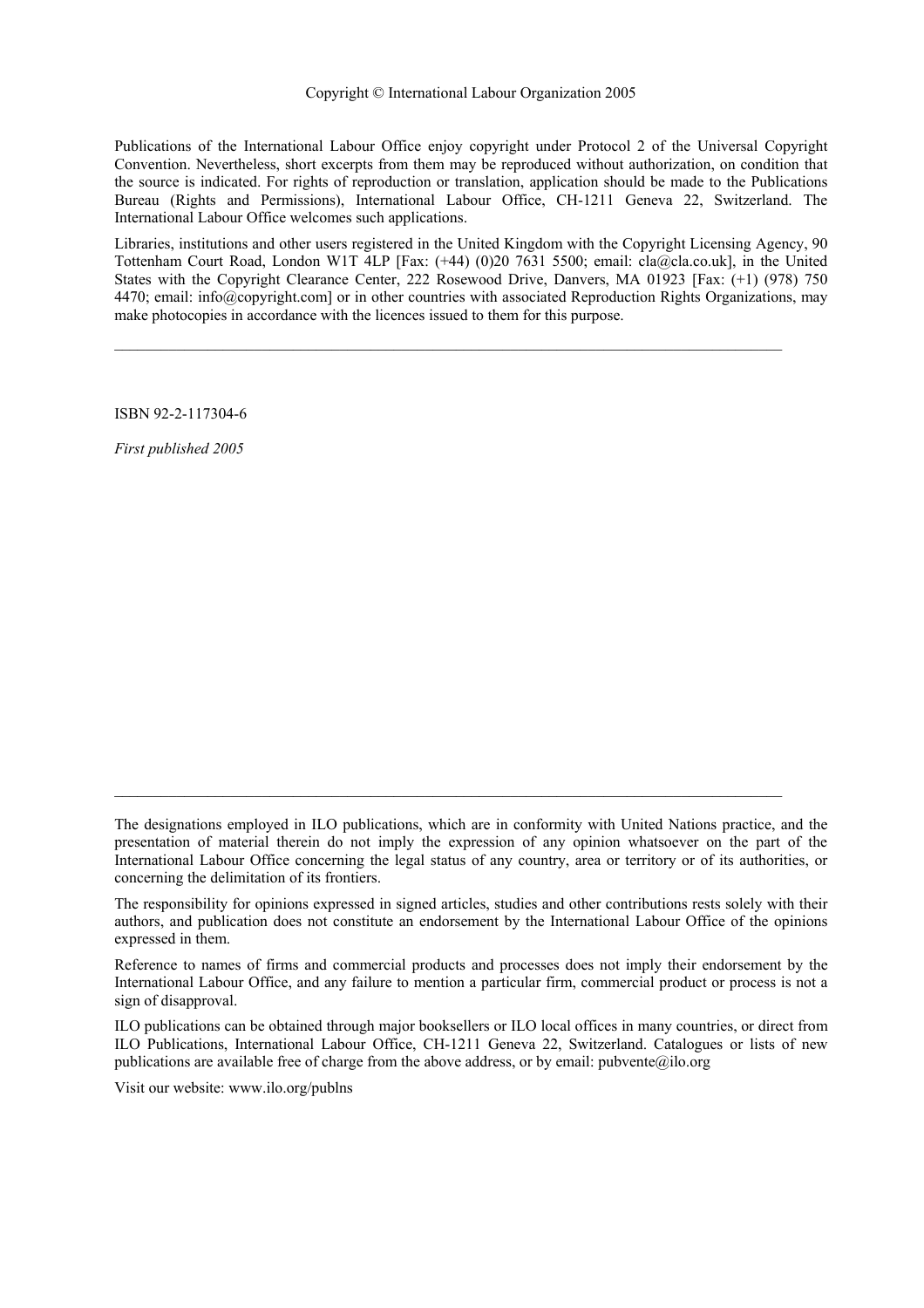# **Foreword**

In June 1998 the International Labour Conference adopted a Declaration on Fundamental Principles and Rights at Work and its Follow-up that obligates member States to respect, promote and realize freedom of association and the right to collective bargaining, the elimination of all forms of forced or compulsory labour, the effective abolition of child labour, and the elimination of discrimination in respect of employment and occupation.<sup>1</sup> The InFocus Programme on Promoting the Declaration is responsible for the reporting processes and technical cooperation activities associated with the Declaration; and it carries out awareness raising, advocacy and knowledge functions - of which this Working Paper is an example. Working Papers are meant to stimulate discussion of the questions covered by the Declaration. They express the views of the author, which are not necessarily those of the ILO.

As part of ILO activities to promote the Declaration, a Special Action Programme to combat Forced Labour (SAP-FL) was created by the ILO Governing Body in November 2001. Since then, SAP-FL's work has included research, awareness raising and technical cooperation, working with governments, employers, workers and others to abolish forced labour. And in all of these activities, particular attention has been given to the forced labour outcomes of human trafficking.

This Working Paper's objective is to estimate the magnitude of global profits that are being realized through the exploitation of forced labourers. The paper is thus part of SAP-FL research on the quantitative and economic dimensions of forced labour and human trafficking. This analysis complements other research published by SAP-FL, in particular on the economic perspective on human trafficking in Europe (Working Paper No.31) and on the definition, indicators and measurement of forced labour (Working Paper No. 18). The calculations in the present analysis also use the result of another important piece of research, namely the calculation of a minimum estimate of forced labour in the world. Both the global minimum estimate and some of the figures calculated in this Working Paper are included in the ILO Director General's 2005 Global Report on forced labour.

The paper's main estimate is that global profits made from forced labourers exploited by private enterprises or agents reach US\$ 44.3 billion every year, of which US\$ 31.6 billion from trafficked victims. The largest profits - more than US\$ 15 billion - are made from people trafficked and forced to work in industrialized countries. These figures show that profits are possibly much larger than has so far been recognized in the estimates of other national or international organizations. They also support the view that trafficking thrives because it is lucrative and that policy measures to combat this scourge must include the confiscation of the financial assets of those involved in trafficking across or within borders.

I thank Mr. Belser for undertaking this experimental assignment and hope that this analysis will be heard and debated. I also hope that it will help to raise awareness and contribute to mobilize the world against forced labour and human trafficking.

Roger Plant

Head, Special Action Programme to Combat Forced Labour InFocus Programme on Promoting the Declaration

<sup>&</sup>lt;sup>1</sup>The text of the Declaration is available on the following web site: http://www.ilo.org/declaration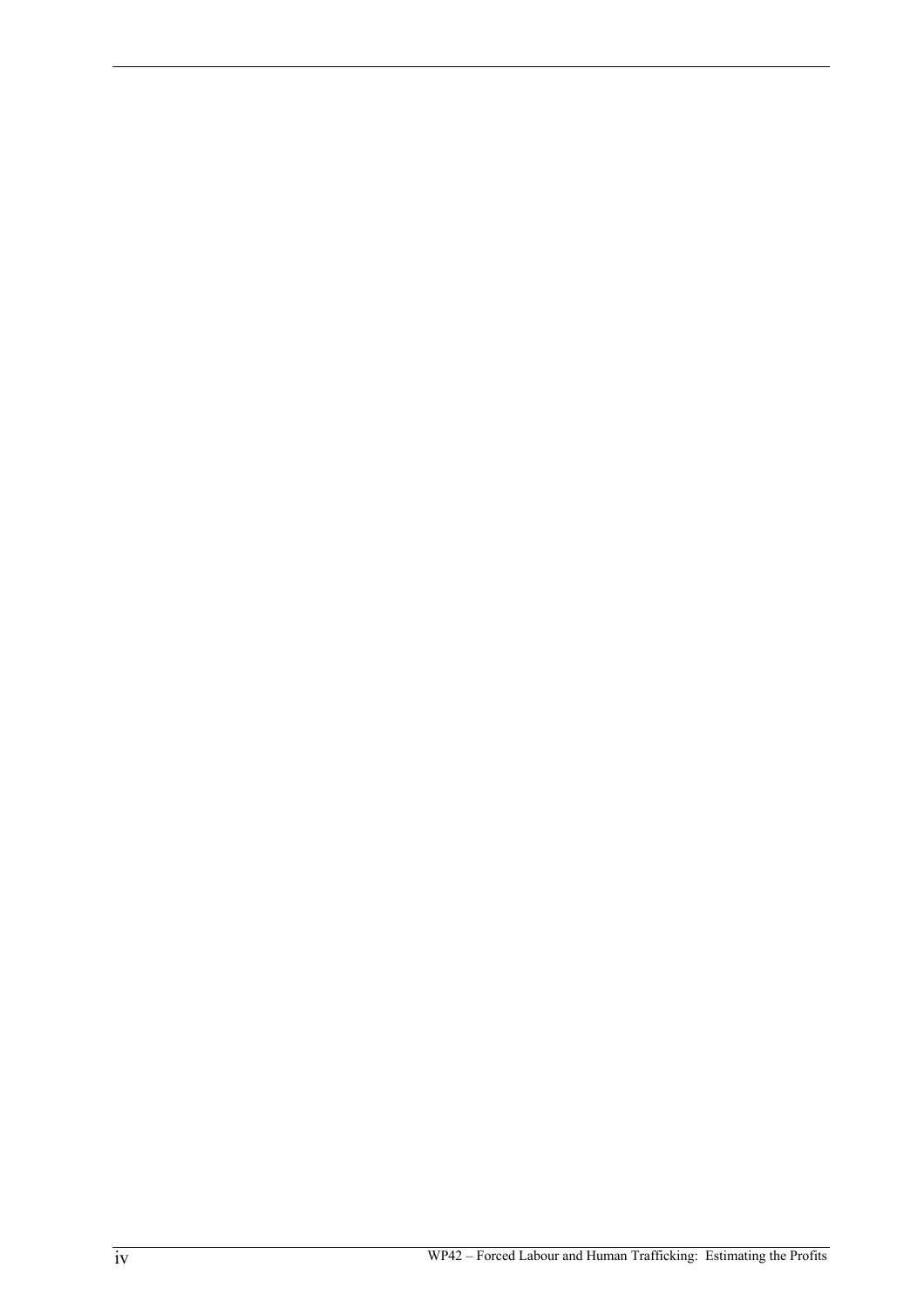# **Table of Contents**

| 1.                 |                                                                                 |
|--------------------|---------------------------------------------------------------------------------|
| 1.1.               |                                                                                 |
| 1.2.               |                                                                                 |
| 1.3.               |                                                                                 |
| 2.                 |                                                                                 |
| 3.                 |                                                                                 |
| 3.1.               |                                                                                 |
| 3.2.               |                                                                                 |
| 3.3.               |                                                                                 |
| $\boldsymbol{4}$ . |                                                                                 |
| 4.1.               |                                                                                 |
| 4.2.               |                                                                                 |
| 4.3.               |                                                                                 |
| 5.                 |                                                                                 |
|                    |                                                                                 |
|                    |                                                                                 |
|                    | List of Working Papers of the InFocus Programme on Promoting the Declaration 21 |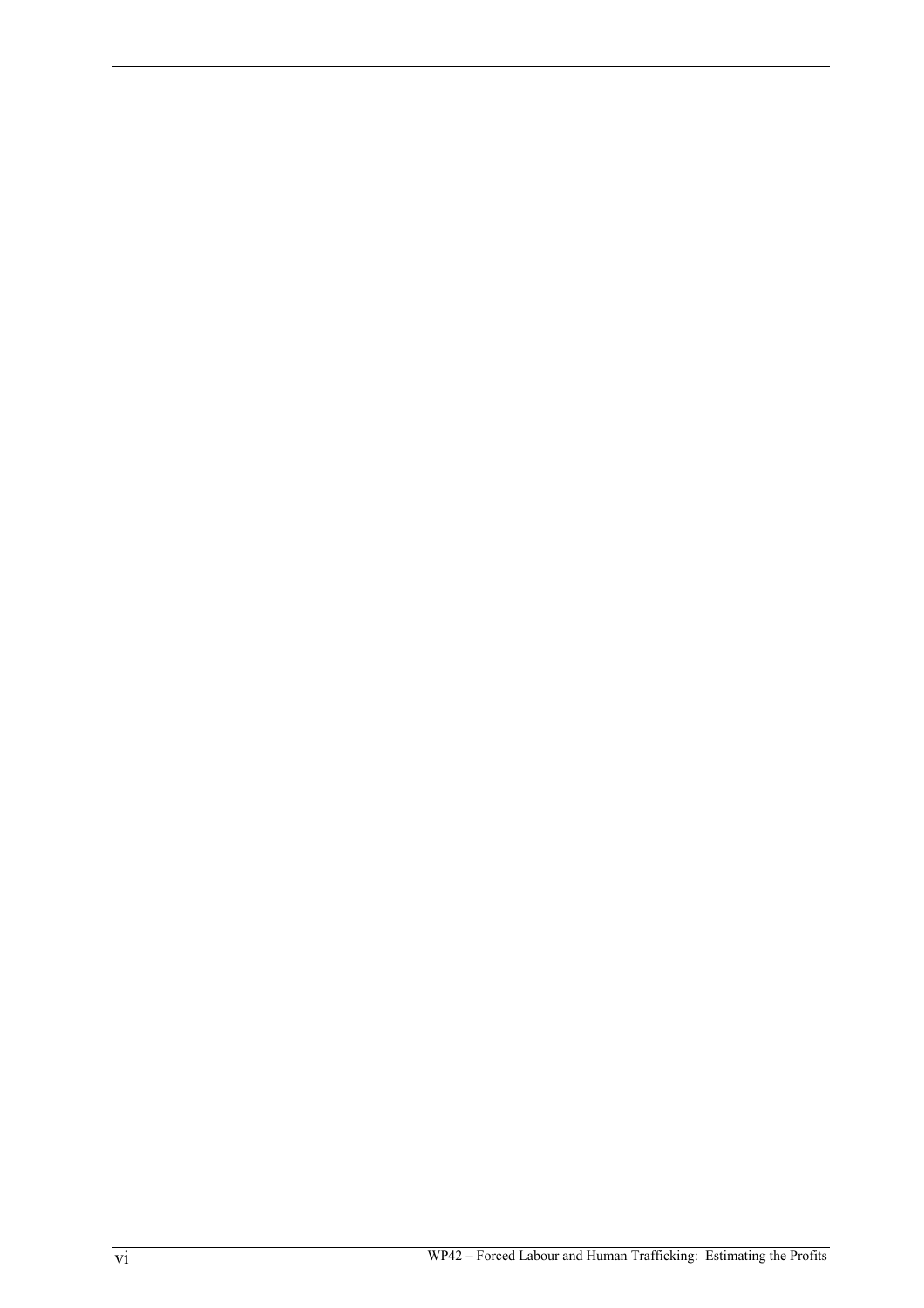# **Acknowledgements**

I wish to thank Akshay Garg and Nitya Mohan for their excellent research assistance and the many data they have collected from a large number of sources. I also wish to thank Caroline O'Reilly, Farhad Mehran, David Kucera, Roger Plant, Zafar Shaheed and Lee Swepston for their very useful comments and suggestions.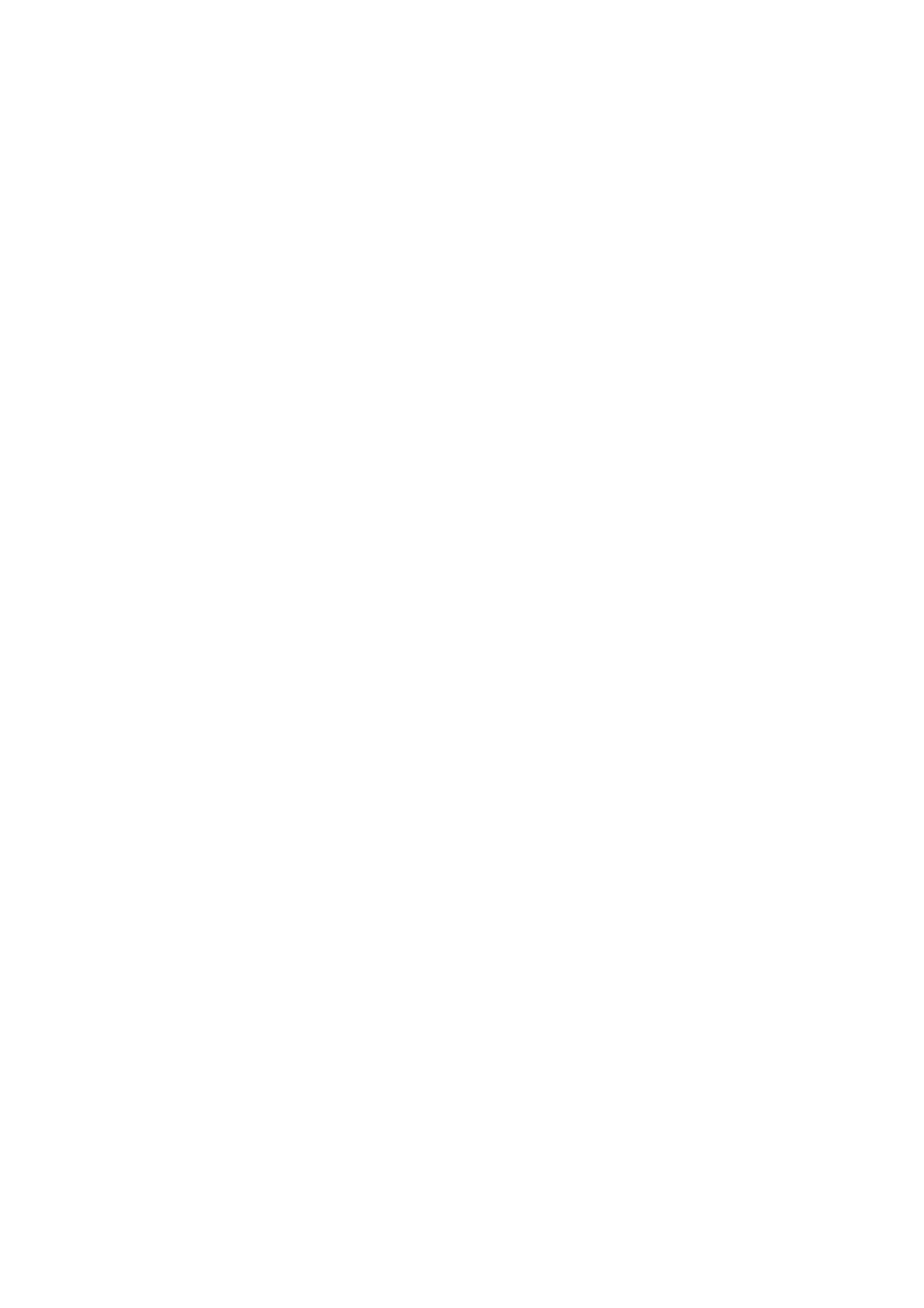*"To put into words is to find the hope that the words will be heard and the events they describe judged".*  John Berger, The Sense of Sight, 1985

## **Introduction**

In April 2003, The New Yorker magazine<sup>2</sup> ran a vivid story of modern forced labour. Three young Mexicans had contracted a smuggler, a so-called "coyote", to cross illegally into the U.S. They were transported through Arizona into Florida, where they were introduced to some labour contractors the Ramos brothers. The three Mexicans were ordered to pay a commission of US\$ 1,000 each to the smugglers for connecting them with the labour contractors. Since none of the three could pay, the Ramos brothers pretended to advance the sum to the smugglers and informed the Mexicans they would have to work to pay the money back. The next day, the three friends were picking tomatoes and citrus under constant surveillance and threats for eight to twelve hours a day, for six to seven days a week, and for almost no money. This situation lasted until an NGO helped the workers to escape.

In March 2004, The Guardian<sup>3</sup> ran a short story about modern debt bondage in Europe. South African workers had been contracted by a British employment agency that promised high salaries in the U.K. The workers thus entered into an agreement with a travel agency in Pretoria, which loaned them £1,500 for applying for a two-year working visa and to pay for their flights. The workers agreed to repay the loan in 12 weeks at 100% interest. Once in the U.K., the workers realized that the agency deducted from their pay not only the interest on the loan but also exaggerated rents for small and crowded rooms, and high administrative charges for each shift. Most workers were left with hardly anything to live and were unable to pay back their debt. The South African workers were being supplied at an extraordinarily low hourly rate to one of the largest fruit packers in the country.

 In his recently published book called The Natashas, Victor Malarek (2003) reminds us that prostitution is a major area of forced labour. Malarek recounts the story of Marika, a young unemployed woman from Ukraine. In her hometown, a recruitment agency told her that it had arranged a job as a waitress in Tel Aviv. She flew to Cairo, from where Bedouins transported her across the desert into Israel. Marika ended up in an apartment near the sea, with three other women. The doors were locked and a guard stood in the hallway. A man announced that he had purchased her for \$10,000 and that she would have to work as a prostitute until she had paid off a \$20,000 debt. Over four months she then serviced – according to Malarek's account - hundreds of "soldiers, husbands, and religious men".

Finally, a column published in India's national magazine Frontline<sup>4</sup> in January 2003 illustrates the persistence of more traditional forms of forced labour in developing countries. The column tells the story of Gopinath Dura, a "bonded slave for more than 40 years to one master" in the Indian state of Orissa. His father gave him away to a rich moneylender at age 5 to repay a loan. Since then, Gopinath has slept in his master's courtyard, worked on his fields, tended his cattle and attended every day to domestic chores in his home. He was paid three bags of paddy every year after each harvest - but the master immediately took back the paddy into his own store bags, explaining that Gopinath anyway eats all his meals from the master's kitchen. "Apart from two sets of clothes annually, Gopinath sometimes is given two or three rupees as a treat. He spends this to buy bidis<sup>5</sup>, his only occasional indulgence".

All four cases illustrate the reality of contemporary forced labour. Three of the cases also reflect modern human trafficking, where people are being transported across or within borders before being forced to work. The last case illustrates a type of forced labour which is rooted in discrimination and

<sup>&</sup>lt;sup>2</sup> John Bowe, *Nobodies: Does slavery exist in America?* The New Yorker, April 21 & 28, 2003, p. 106<br><sup>3</sup> Folioity Lawrange, *Migrants in honded labour tran*. The Guardian March 20, 2004

Felicity Lawrence, *Migrants in bonded labour trap,* The Guardian, March 29, 2004<sup>4</sup>

Harsh Mander, *In bonded servitude*, Frontline, January 18-31, 2003, Vol. 20 – Issue 02. 5

<sup>&</sup>lt;sup>5</sup> Hand-rolled cigarettes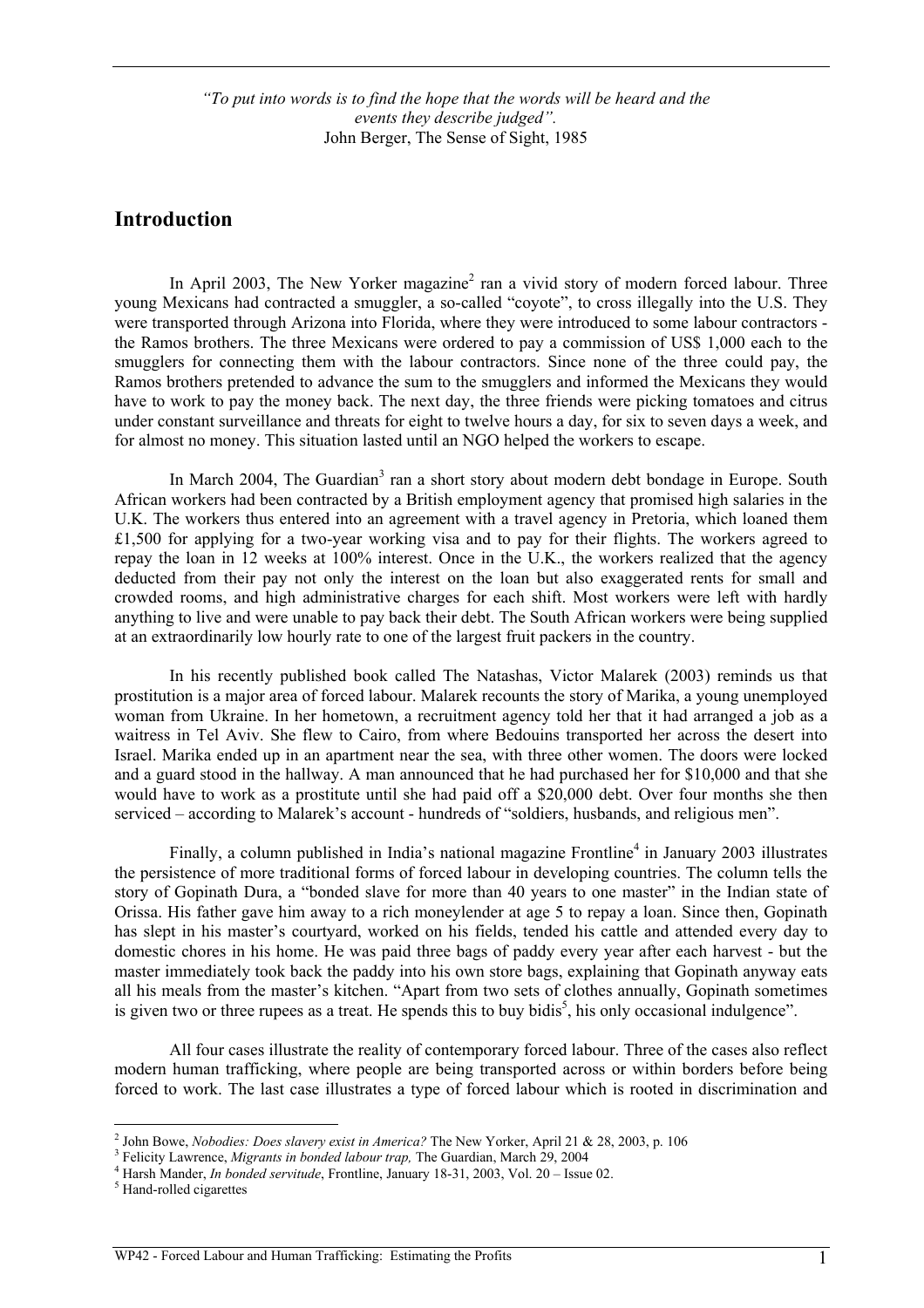unequal social relations. What all the cases have in common, though, is the economic exploitation of the victims, who are paid little or no money, thus raising the material welfare of the perpetrators. In fact, this economic exploitation is probably the motivation behind most cases of forced labour. If it were not for lower labour costs and higher profits, why would anyone turn to the use of forced labour? If there were no intention to exploit the work of labourers, why not simply recruit voluntary labourers at market wages? As emphasized by economist Paul Krugman, "there is no point in enslaving or enserfing a man unless the wage you would have to pay him if he was free is substantially above the cost of feeding, housing, and clothing him".<sup>6</sup>

The present paper's objective is to estimate the global magnitude of forced labour profits in order to throw light on the scale of this economic exploitation. To paraphrase John Berger (1985): to put into numbers is to find the hope that the numbers will be heard and that the problem will be acted upon. The paper is organized as follows. The first section defines forced labour, describes its main forms and summarizes the ILO's global minimum estimate of forced labour in the world. This global estimate is of course a key building block in estimating the profits. It would be very difficult to estimate profits without an estimate of how many people are in forced labour. The second section briefly explains what is meant by profits and how they can be calculated. In the third section, we calculate the profits made from forced labour in agriculture and other non-sexual activities. This includes an estimation of the profits from the "labour dimension" of human trafficking. In the fourth section, we estimate the profits made with forced commercial sexual exploitation - both with trafficked and nontrafficked victims. The last section brings together the estimates from the previous sections and aggregates the total profits of forced labour and human trafficking.

# **1. Forced labour: definition, forms and magnitude**<sup>7</sup>

#### **1.1. Definition**

What is forced labour? ILO Convention No. 29 (1930) defines forced or compulsory labour as "all work or service which is exacted from any person under the menace of any penalty and for which the said person has not offered himself voluntarily" (Art.2.1). The Convention provides for certain exceptions, in particular with regard to military service for work of purely military character, normal civic obligations, work of prisoners convicted in a court of law and working under the control of a public authority, work in emergency cases such as wars or other calamities, and minor communal services (Art. 2.2). A subsequent ILO Convention No. 105, adopted in 1957, specifies that forced labour can never be used for the purpose of economic development or as a means of political education, discrimination, labour discipline or punishment for having participated in strikes.

From this definition it is clear that forced labour is not just equivalent to low wages or poor working conditions. It represents a restriction in human freedom, a violation of human rights, and the exact opposite of "decent work" or "human development" as defined by the ILO and UNDP, respectively. Forced labour also encompasses situations such as slavery, practices similar to slavery, debt bondage, or serfdom as defined in various international instruments.<sup>8</sup> Embedded in the international definition of forced labour are two essential criteria: the "menace of penalty" and the "involuntariness". Accordingly, forced labour occurs when people are being subjected to psychological and/or physical coercion (the menace of a penalty) in order to perform some work or service which they would otherwise not have accepted, or not have accepted at the prevailing conditions (the involuntariness). The work of the ILO's supervisory bodies makes it clear that the consent of workers is

 $\overline{a}$ <sup>6</sup> This is quoted from the text published on the official Paul Krugman web page on 05.08.2003

 $\frac{7}{1}$  This section draws heavily on the ILO Global Report (2005) and on Belser, de Cock and Mehran (2005) where the ILO minimum estimation of forced labour in the world is described in more details. 8

See in particular the League of Nations' *Slavery Convention* (1926) for the definition of slavery, and the UN *Supplementary Convention on the Abolition of Slavery, the Slave Trade and Institutions and Practices Similar to Slavery* (1956) for the definition of debt bondage and serfdom.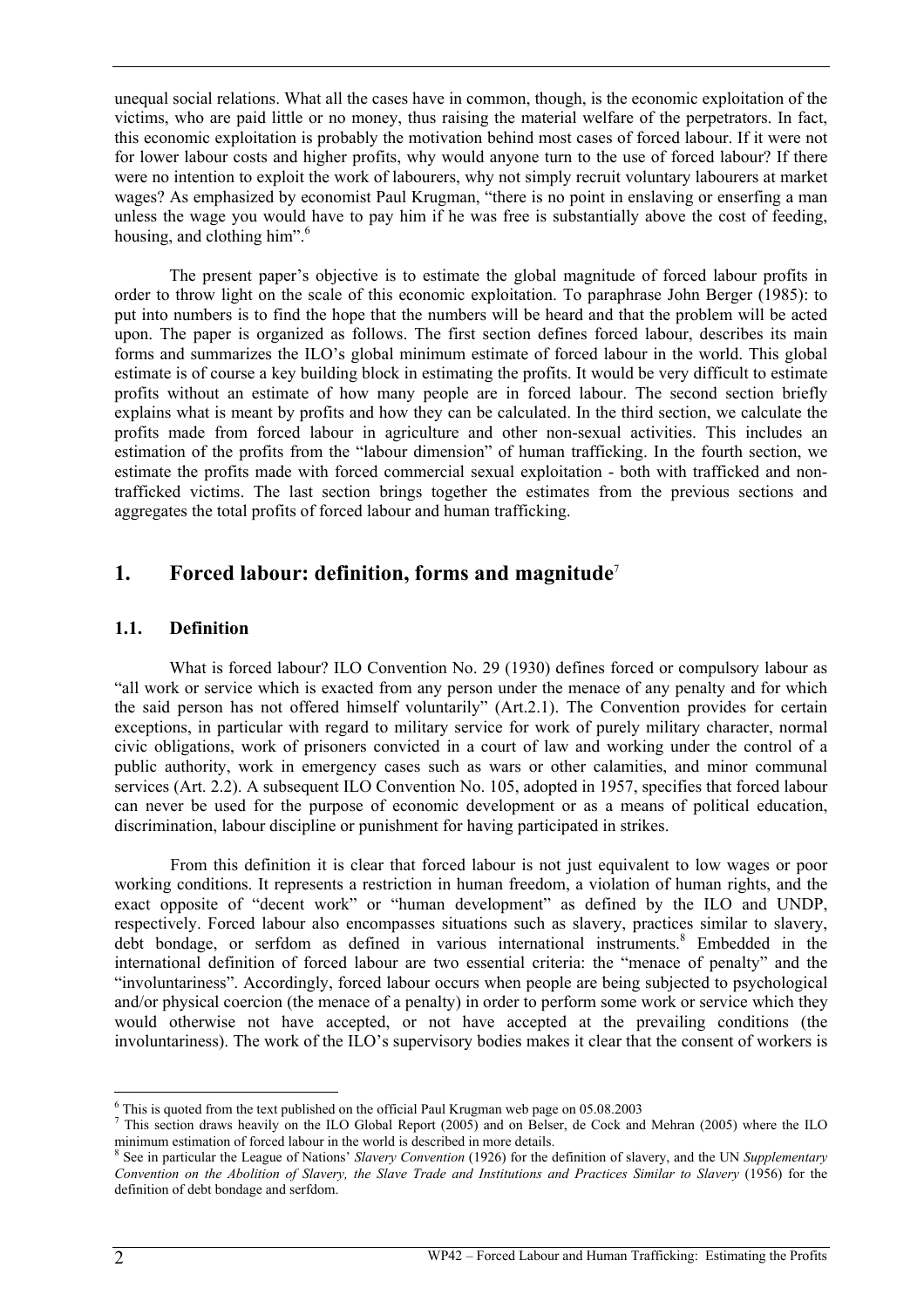irrelevant when there has been deception or fraud, or the retention of identity documents in order to achieve this consent.<sup>9</sup>

In practice, many victims enter into forced labour through fraud and deception. The menace of a penalty that follows is often in the form of physical violence or death threats addressed to the victim or his or her family. The penalty can also be in the form of denunciation to the police or immigration authorities when the victims' residence or work status is illegal, of confiscation of identity papers, or even of supernatural retaliation. The non-payment of wages can also be used as a way to "blackmail" workers into providing involuntary labour. In principle, when trying to determine whether a person is in forced labour, both the penalty and involuntariness criteria should be verified. Yet, in practice, if there is a menace of penalty there is normally also a lack of free choice.

It is worth emphasizing that it is the type of *engagement* that links a person to an "employer" which determines forced labour, not the type of *activity* that a worker is actually performing. A woman trafficked and forced into prostitution is in forced labour because of the menace under which she is working, not because of the sexual duties that her job demands or the legality or illegality of that particular occupation. In some cases, the activity itself may not be an economic activity as understood within the framework of national accounts. It is also worth noting that not all child labour is considered as forced labour. In the estimate, child labour has only been counted as forced labour when coercion is applied by a third party to the children or to the parents of the children, or when a child's work is the direct result of the parents being in forced labour.

#### **1.2. Forms of forced labour**

 $\overline{a}$ 

For the purpose of estimating the magnitude of forced labour, the ILO has created a simple typology with three broad forms of forced labour:

• Forced labour imposed by the State or by armed forces – which includes three main sub-categories, namely forced labour exacted by the military or by rebel groups, compulsory participation in public works, and forced prison labour.

• Forced commercial sexual exploitation (CSE), which includes women, men and children who have been forced by private agents into prostitution or into other forms of commercial sexual activities.

• Forced labour for economic exploitation (EE), which comprises all forced labour imposed by private agents and enterprises<sup>10</sup> in sectors other than the sex industry. It includes forced labour in agriculture, industry, and services, as well as in some illegal activities.

In this paper, we consider the profits extracted from the last two types outlined above. In addition to this broad typology, a distinction was drawn between forced labourers who were trafficked and forced labourers who were not trafficked. In recent years, there has been a growing awareness of human trafficking as a form of modern slavery and as a threat to human security (see, for example, Fukuda-Parr, 2003). The U.S. Department of State has identified trafficking in persons as "one of the greatest human rights challenges of our time" (2003, p.5). Human trafficking is defined by the United Nations<sup>11</sup> as the recruitment or transfer of persons, by force, abduction or deception, for the purpose of "exploitation". The U.N. further specifies that "exploitation" includes "forced labour or services, slavery, or practices similar to slavery" as well as other things - which are not the subject of the present paper - such as "the removal of organs".

<sup>&</sup>lt;sup>9</sup> This paper refers only to illicit forced labour. Some forms of compulsion are allowed by international standards, such as compulsory military service, civic duties, and prison labour under conditions laid down in the Forced Labour Convention, 1930 (No. 29).

<sup>&</sup>lt;sup>10</sup> Enterprises are defined here broadly as institutional units, such as persons or groups of persons or other entities, in their capacity as economic production units (see OECD et al., 2002).

Gee the *UN Protocol to Prevent, Suppress, and Punish Trafficking in Persons, Especially Women and Children* (the socalled Palermo Protocol).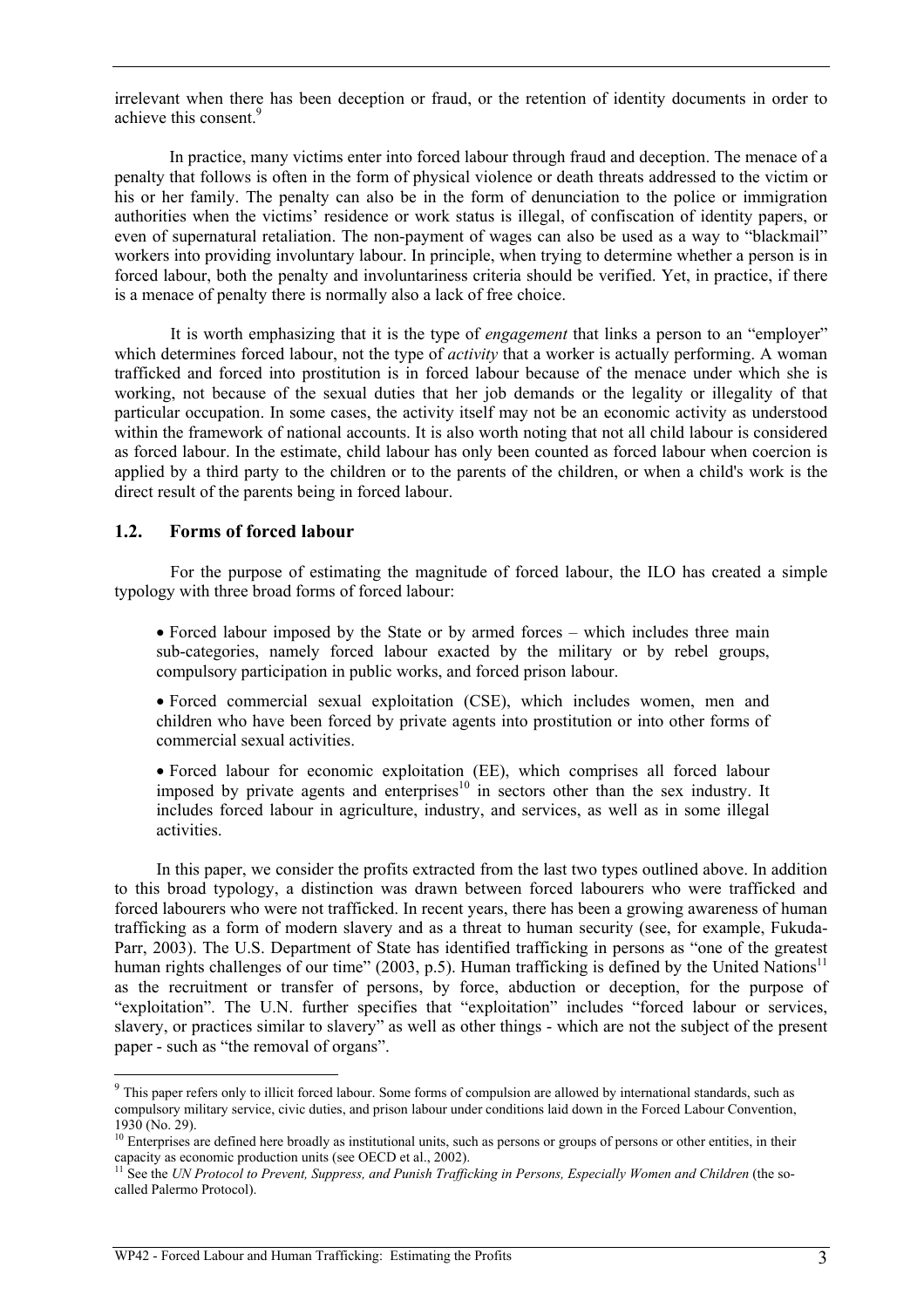

Source : Global Report, ILO, 2005

#### **1.3. The ILO's Global Estimate of Forced Labour: a summary**

The ILO's latest Global Report on forced labour (ILO, 2005) published the results of a minimum estimation of forced labour in the world. Both the methodology and the results of this global estimate were explained in details in another document (Belser, de Cock, Mehran, 2005). They are briefly summarized here.

The methodology has two steps. First, a statistical methodology is used to estimate the number of cases of forced labour - and the total number of victims - which have been reported during 1995- 2004 by international organisations, governments, unions, tribunals, the police, academia, nongovernmental organisation, the press and other sources. Information on the number of victims, their location, their personal characteristics, and their activities was collected in many different languages<sup>12</sup> and stored in a database. Secondly, the estimate of reported cases is used to derive an estimate of the actual number of people in forced labour at the present time.

With this method, the ILO found that there are at least 12.3 million people in forced labour worldwide. Of these 12.3 million, there are 2.5 million people who are forced to work by the state, the army or rebel military groups. The focus of the present paper is on the remaining 9.8 million people who are exploited by private agents and enterprises. Of these, the ILO calculates that about 1.4 million are in forced commercial sexual exploitation (CSE) and 7.8 million are in forced economic exploitation (EE). In addition, in the ILO estimate, more than half a million victims could not be assigned unambiguously to one or the other category (see table 1). If we assume that undetermined victims are distributed evenly across both categories, we find that there are about 1.7 million in commercial sexual exploitation (CSE) and 8.1 million in other economic exploitation (EE).

 $\overline{a}$ <sup>12</sup> Arabic, English, French, German, Hindi, Italian, Portuguese, Russian, and Spanish.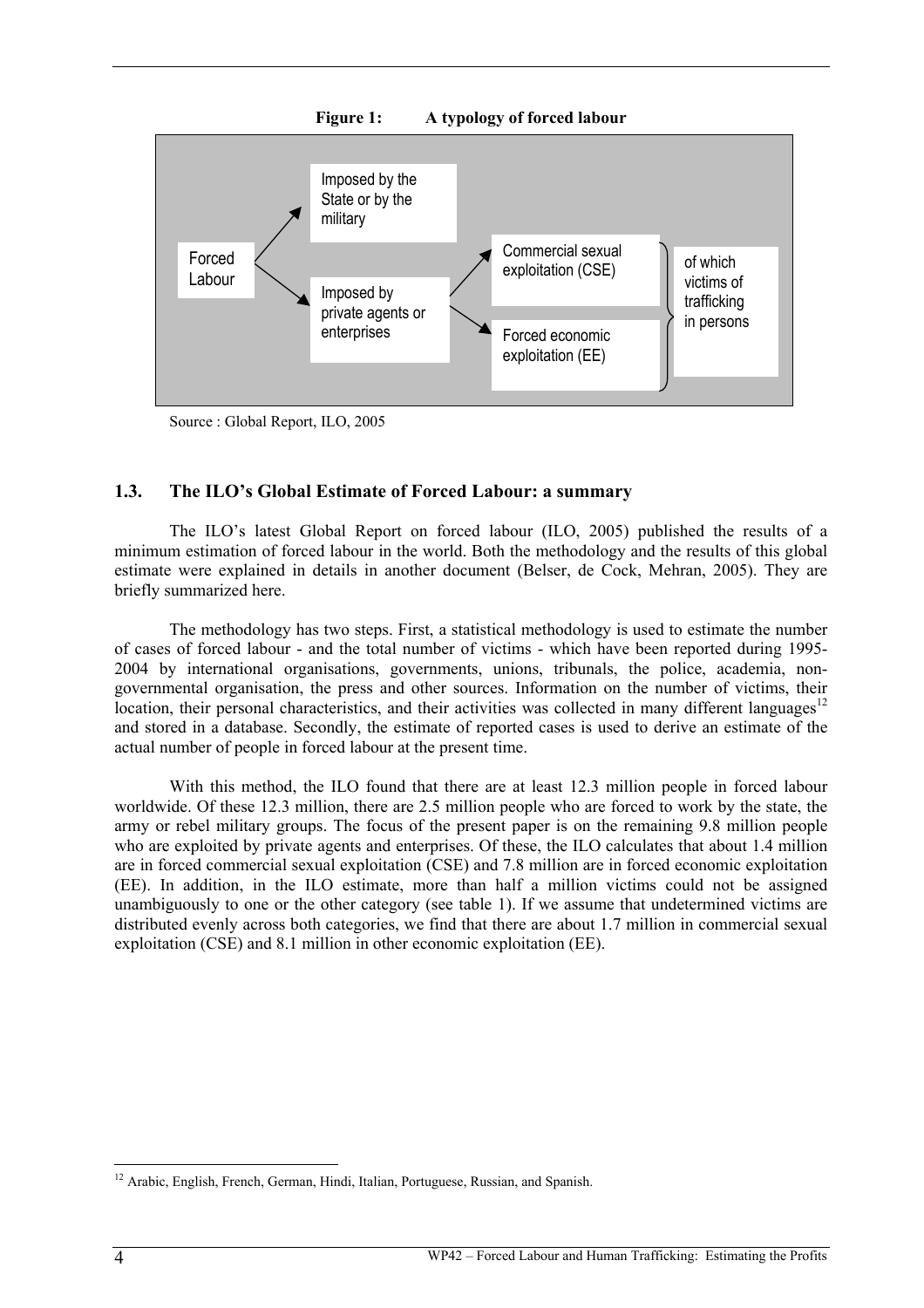

Source : Global Report, ILO, 2005

|                                 | <b>Forced commercial</b><br>sexual exploitation | <b>Forced economic</b><br>exploitation | <b>Mixed or</b><br>undetermined | <b>Total</b> |
|---------------------------------|-------------------------------------------------|----------------------------------------|---------------------------------|--------------|
| <b>Industrialized Economies</b> | 200,000                                         | 84,000                                 | 58,000                          | 342,000      |
| <b>Transition Economies</b>     | 98,000                                          | 10,000                                 | 103,000                         | 211,000      |
| Asia & Pacific                  | 902,000                                         | 5,964,000                              | 434,000                         | 7,300,000    |
| Latin America & Caribbean       | 115,000                                         | 994,000                                | 3,000                           | 1,112,000    |
| Sub-Saharan Africa              | 50,000                                          | 531,000                                | 13,000                          | 594,000      |
| MENA <sup>13</sup>              | 25,000                                          | 229,000                                | $\blacksquare$                  | 254,000      |
| World                           | 1,390,000                                       | 7,812,000                              | 611,000                         | 9,813,000    |

| Table 1: Total Forced Labour imposed by Private Agents and Enterprises |  |  |  |
|------------------------------------------------------------------------|--|--|--|
|------------------------------------------------------------------------|--|--|--|

Source: Belser, de Cock, Mehran (2005)

The ILO found that almost 2.5 million people who are exploited by private agents and enterprises are in forced labour as a result of human trafficking. This includes not only international cross-border trafficking, but also internal trafficking within a country's own border. Of these 2.5 million, it has been calculated that about 1.1 million are in commercial sexual exploitation (CSE), 800,000 are in other economic exploitation (EE), and 600,000 are undetermined (see table 2). If we again assume that half of the undetermined victims are distributed in each of the two categories, we find that there are about 1.4 million in commercial sexual exploitation (CSE) and 1.1 million in other economic exploitation (EE). Thus, contrary to forced labour in general, more than half of trafficking is for forced sexual exploitation. However, trafficking is not exclusively a "sex issue". With more than 40 percent of cases, "the labour dimension of trafficking" also represents a large share of all cases. In table 2, the first three columns indicate for each region the estimated share of the various forms of exploitation in total forced labour.

Of course, all these results must be treated with caution. The reliability of the figures unavoidably reflects the quality and the quantity of available information and, like all estimates, is subject to sampling and other errors. In particular, there is a large degree of uncertainty about the real extent of forced labour in South Asia, and especially in India. Also, the breakdown by form within each region is less reliable than the overall global estimate. Overall, however, the estimate is more likely to be an underestimate of the true scale of forced labour than an exaggeration.

 $\overline{a}$ <sup>13</sup> MENA refers to Middle East and North Africa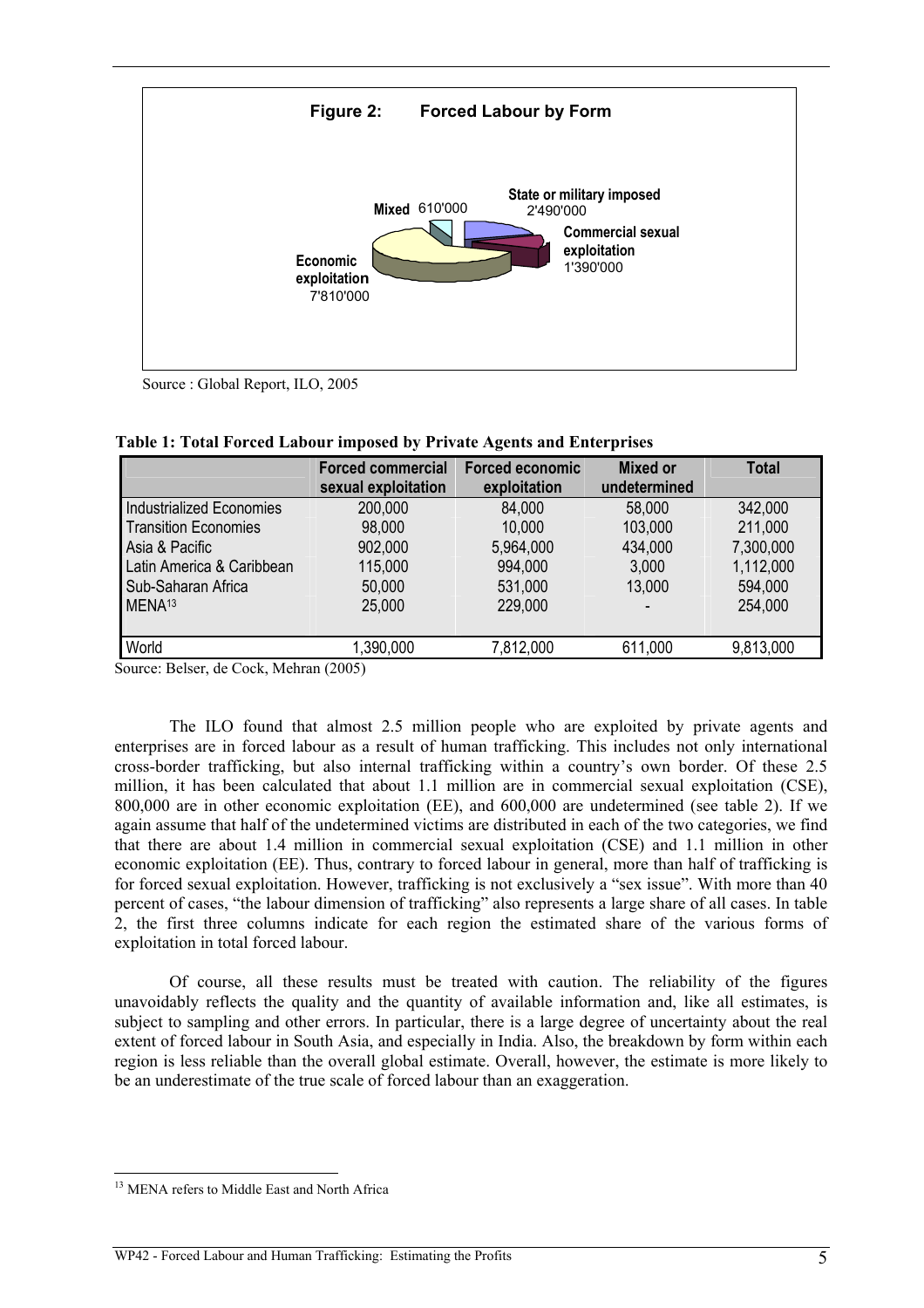|                                 | <b>Forced</b><br>commercial sexual<br>exploitation | <b>Forced</b><br>economic<br>exploitation | <b>Mixed or</b><br>undetermined | <b>Total</b> |
|---------------------------------|----------------------------------------------------|-------------------------------------------|---------------------------------|--------------|
| <b>Industrialized Economies</b> | 63%                                                | 17%                                       | 20%                             | 270,000      |
| <b>Transition Economies</b>     | 45%                                                | 4%                                        | 50%                             | 200,000      |
| Asia and the Pacific            | 54%                                                | 14%                                       | 32%                             | 1,360,000    |
| Latin America & Caribbean       | 12%                                                | 87%                                       | 1%                              | 250,000      |
| Sub-Saharan Africa              | 6%                                                 | 84%                                       | 7%                              | 130,000      |
| <b>MENA</b>                     | 10%                                                | 89%                                       | 1%                              | 230,000      |
| World                           | 1,060,000                                          | 780,000                                   | 600,000                         | 2,440,000    |

**Table 2: Total Trafficking-related Forced Labour** 

Source: Belser, de Cock, Mehran (2005)

## **2. Calculating profits**

How can we calculate the profits made by criminal agents and enterprises that use forced labour? As shown in equation [1], total profits  $(\pi)$  can be broadly defined as the total economic valueadded (VA) minus total wage payments  $(W)$ .<sup>14</sup>

$$
\pi = VA - W \qquad [1]
$$

In the case of forced labour, wages are usually below market rates and many victims are paid just enough for their subsistence. In the most extreme cases, traffickers and other perpetrators have complete discretion over the payments to forced labourers. Hence, it is difficult to consider whatever payment the victims receive as a "wage" in its standard definition, i.e. the compensation obtained by voluntary workers in the labour market. This, however, does not change the fact that the expenditures for the subsistence of workers reduce the profits of the perpetrators and, hence, must be deducted from value-added. Thus, whenever possible, we use equation [1] to estimate profits.

If data on value-added is not available, profits can be estimated by using information on turnover and intermediate expenditures. Equation [1] can be rewritten as shown in equation [2], where profits  $(\pi)$  are equal to the difference between the total turnover  $(T) - i.e.$  the total value of goods or services produced - and the sum of wage payments (W) and intermediate consumption (C), which is the expenditure for all necessary inputs, such as rent for example.

$$
\pi = T - (W + C) \tag{2}
$$

As shown in equation [3], turnover (T) is equal to the number of workers (N) multiplied by the average value of the goods and services produced by each worker  $(t)$  – which is itself equal to the physical number of units of goods or services produced by each worker (q) multiplied by the average price of the goods or services produced (p).

$$
T = t \cdot N = (q \cdot p) \cdot N \qquad [3]
$$

It follows from this last equation that global profits  $(\pi)$  made from forced labourers are ultimately equal to the average number of units of goods or services produced by each worker (q) multiplied by the average price of these units (p), minus the sum of average wage (w) and intermediate consumption (c), and multiplied by the number of forced labourers (N).

$$
\pi = [(q \cdot p) - (w + c)] \cdot N \tag{4}
$$

<sup>&</sup>lt;sup>14</sup> This is a simplified expression of profits, which ignores rents and interest or capital depreciation.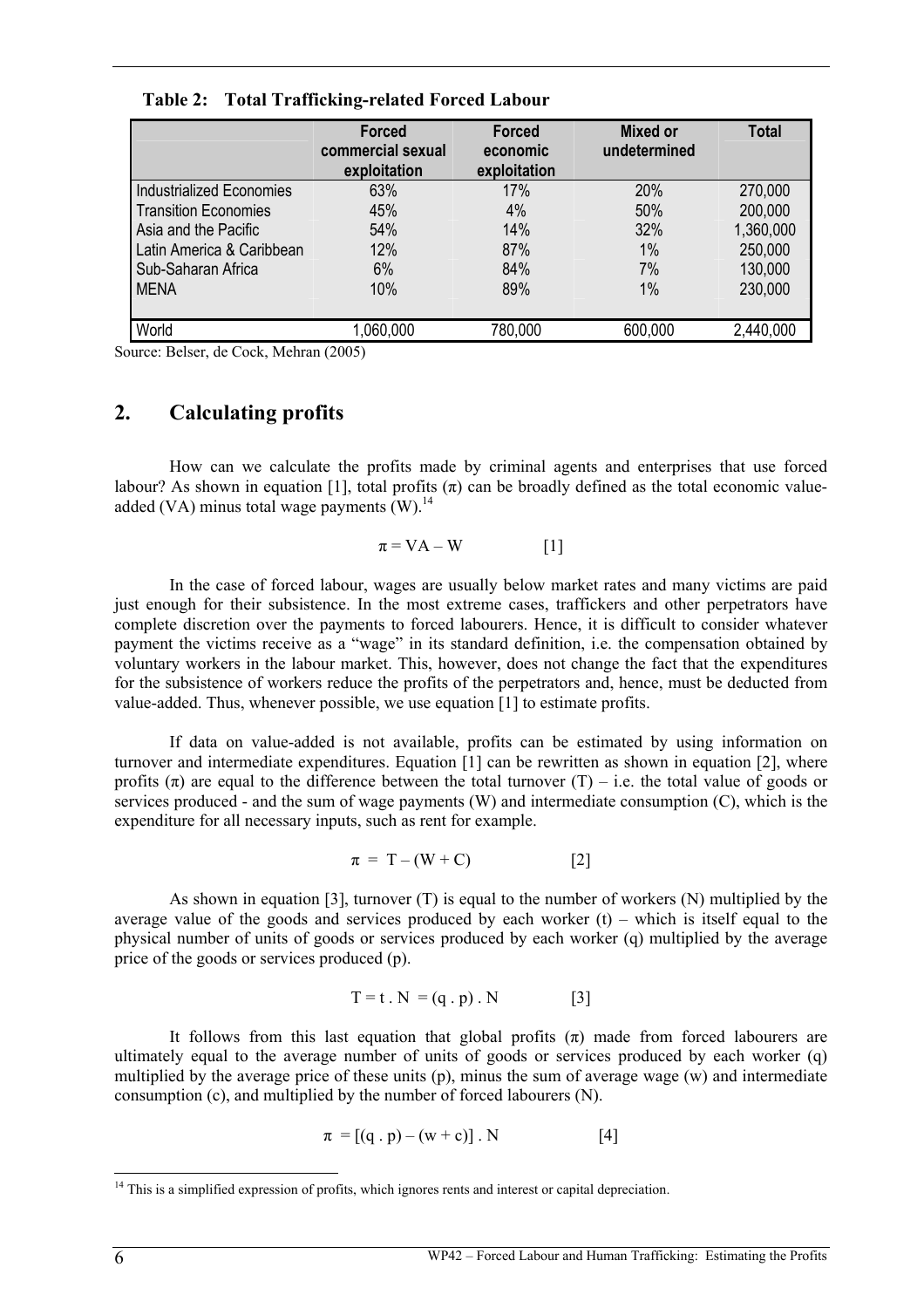These equations show that the profits are not restricted to the earnings of networks who act only as intermediaries, recruiting and smuggling people across borders and "selling" them to criminal enterprises. The calculations refer to the broader annual profits made by the criminal agents or enterprises that exploit forced labourers at the point of destination (and out of which the intermediaries are being paid). That is, profits are the whole net value created by the work of forced labourers.<sup>15</sup>

## **3. Forced economic exploitation**

The ILO data indicates that the majority of forced labourers work in traditional economic sectors, such as in agriculture, construction, domestic services and other labour-intensive sectors. According to the ILO estimate, there are about 8.1 million people in forced labour in these various sectors – a large majority of whom are located in Asia.

We have decided to estimate profits made from such forced labourers by using data on the value-added in agriculture. There are two reasons for this. First, many of the 8.1 million workers do work in agriculture. In Asia, in particular, a large share of the 6 million is made up by so-called bonded labourers in the traditional agriculture of South Asian countries. Thus, agriculture is most probably the single largest sector in which forced labour occurs. Second, the value-added in agriculture is also a good indicator of the average value-added in all the different low-skilled activities performed by forced labourers. In some sectors value-added may be lower, while in other sectors it may be higher. On average, however, we assume that these differences cancel each other out and that profits in agriculture are fairly representative for profits in all labour-intensive activities. This assumption is discussed in more detail below.

#### **3.1. Value-added and profits in agriculture**

As we have already said, agriculture is probably "host" to the largest number of forced labourers. While numbers in industrialized countries are a cause for concern, the problem of agricultural forced labour remains largest in developing countries. One particular problem is bonded labour in South Asia. Bonded labourers are people who lose their freedom of movement or their freedom of employment as a result of a debt and the obligation to reimburse this debt through labour. This, according to a Judgement by the Indian Supreme Court, amounts to forced labour because "any factor which deprives a person of a choice of alternative and compels him or her to adopt one particular course of action may be regarded as force, and if labour or services is compelled as a result of such force it would be forced labour".<sup>16</sup> Most victims are sharecroppers<sup>17</sup> who provide free labour to influential landlords as a means of paying off a debt that is often fraudulent, and sometimes inter-generational. In many instances, children of bonded parents are also made to work for the landlords in agricultural work or household chores and menial tasks.<sup>18</sup>

Agricultural forced labour also exists in Brazil and some other Latin American countries. Typically, workers are trafficked from poor places, where poverty and unemployment are high, to remote places in logging camps or in ranches. Once they reach their destination, workers find that they are trapped in debt bondage. They are usually told to work to repay a debt linked to the "cost" of transport and are also obliged to buy essentials, including food, from their employers at vastly inflated

<sup>&</sup>lt;sup>15</sup> Whether this value accrues in cash or in kind is irrelevant. Some people may also argue that imposing forced labour on domestic workers does not generate profits (because unpaid domestic workers merely allow savings on household expenditure). We take a different view. Because domestic services create an economic value-added, we consider that these savings on expenditure count as profits.

<sup>&</sup>lt;sup>16</sup> Indian Supreme Court Judgement dated 18.09.1982

<sup>&</sup>lt;sup>17</sup> Sharecropping is a form of land tenancy under which workers surrender a portion (usually 50%) of their produce to landlords in return for the use the land.

<sup>&</sup>lt;sup>18</sup> To combat these practices, India and Pakistan have specific legislation against bonded labour.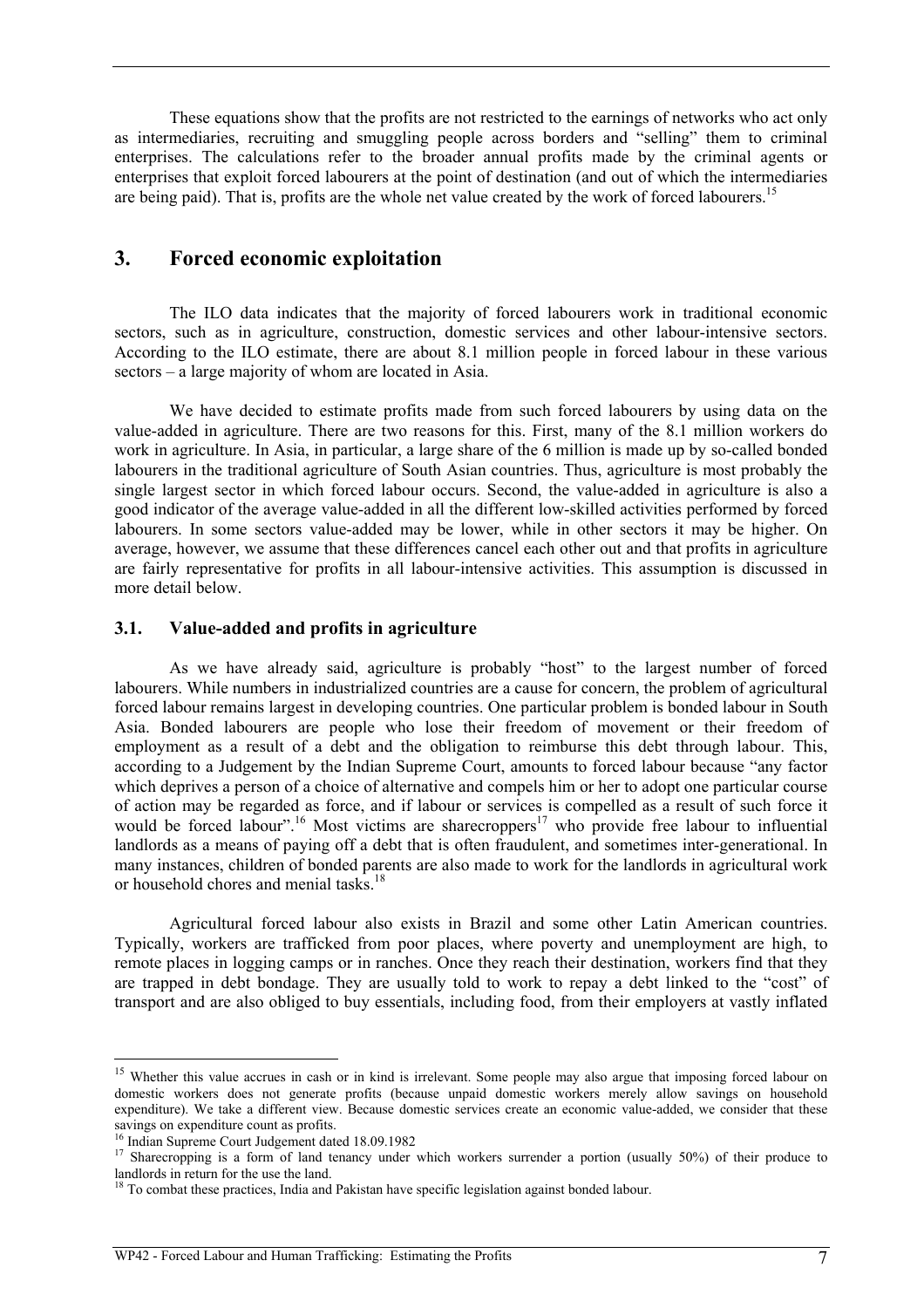prices. In some regions of Latin America.<sup>19</sup> indigenous people are also held captive through the open use of violence. The "enganche" or "habilitacion" labour systems, which are based on wage advances made to workers before the harvest in exchange for a commitment to work, are still used in some Andean countries. Often they result in debt bondage and forced labour. Bonded workers are usually males, but often workers' wives and children are also involved and expected to provide free labour.

In industrialized countries, most cases of forced labour involve migrant workers in the labourintensive segment of agriculture, where the share of labour costs in total production costs is highest and where labour costs are an important determinant of competitiveness. In the U.S., it is estimated that more than 1 million farm workers are employed every week. In the summer, this number climbs to more than 1.2 million (US Department of Agriculture, 2003). Most of these workers are low-educated migrant males in their 20s who are separated from their families and friends. It is estimated that half of them lack work authorization and plan to return to their home country in the off-season. They do not speak or read English well, and according to a survey (quoted in US Department of Agriculture, 1998) "most farm workers would have difficulty obtaining information from printed materials in any language". These workers are planting, cultivating, and harvesting crops or attending livestock throughout the country. The largest proportion works in the West in crop production such as fruit, vegetable, and horticultural crops. In the European Union, agriculture also relies heavily on migrant workers. According to the ICFTU (2003), about 4.5 million seasonal workers are employed every year on European fields and farms. Of these, an estimated 500,000 are from outside the 15 first member states - from North Africa and from Central or Eastern Europe.<sup>20</sup> According to a study commissioned by the European Federation of Food, Agriculture and Tourism Trade Unions (and quoted in ICFTU, 2003), these workers form part of a sector characterized by "insecurity and poverty wages", with salaries often below the legal minimum and inadequate health and safety conditions.

Of course, not all migrant workers in agriculture are in forced labour. Despite the poor conditions, there is no doubt that most migrants take up these jobs voluntarily - usually as a means to avoid poverty or unemployment in their countries of origin. However, the lack of legal protection and the geographical distance from their home makes migrant workers vulnerable to abusive practices. In the US, it is estimated that one farm worker out of five is not hired directly by farmers, but by farm labour contractors who "serve as intermediaries, often hiring, firing and supervising work in the workers' native language" (US Department of Labor, 2000). Similarly, in the EU countries many migrant agricultural workers are recruited through intermediaries, particularly in the UK and Italy. According to the ICFTU, these labour suppliers often take their commissions not from employers but out of the wages of the workers. In the UK, it is estimated that about 70% of seasonal workers are supplied by so-called "gang masters" who pay the workers directly, bill the farmers for their services, and make profits from deductions made from wages. In Italy, the role of the "gang master" is played by the "*caporale*". Intermediaries often make additional deductions from wages for transport costs, food, and administrative costs. In some instances – as in the Ramos case discussed in the introduction - the intermediaries use deception, violence, and forced labour. This is why one observer has called agriculture "ground zero for modern slavery".<sup>21</sup>

How can we estimate the profits made from forced labour in agriculture? Equation [2] in section 2 of this paper indicated that profits are equal to workers' average economic value-added, minus the sum of expenditures on wage payments and on intermediate consumption. In the case of forced commercial sexual exploitation (discussed in the next section), no official data on economic valueadded is available and hence we will have to estimate it ourselves. In the case of agriculture, however, our task is easier, since the World Bank publishes every year in its *World Development Indicators* series a comprehensive data set on average economic value-added in agriculture. The data shown in the first column of table 3 represents agricultural value-added per worker in the year 2000-02, expressed in 1995 dollars. We see that value-added ranges from US\$ 30,154 per year (or about 2,500 per month) in industrial countries to US\$ 360 per year (or US\$ 30 per month) in Sub-Saharan Africa. In fact, we

<sup>&</sup>lt;sup>19</sup> In particular in the Chaco region of Bolivia and Paraguay. See Bedoya and Bedoya Silva-Santisteban (2005 and 2005b)<br><sup>20</sup> In Germany and Austria, most migrant workers are from Poland, Hungary or Romania. In Spain and from Morocco. In Greece, they are from Albania, Bulgaria and Romania.

<sup>21</sup> John Bowe, *Nobodies: Does slavery exist in America?* The New Yorker, April 21 & 28, 2003, pp. 107-108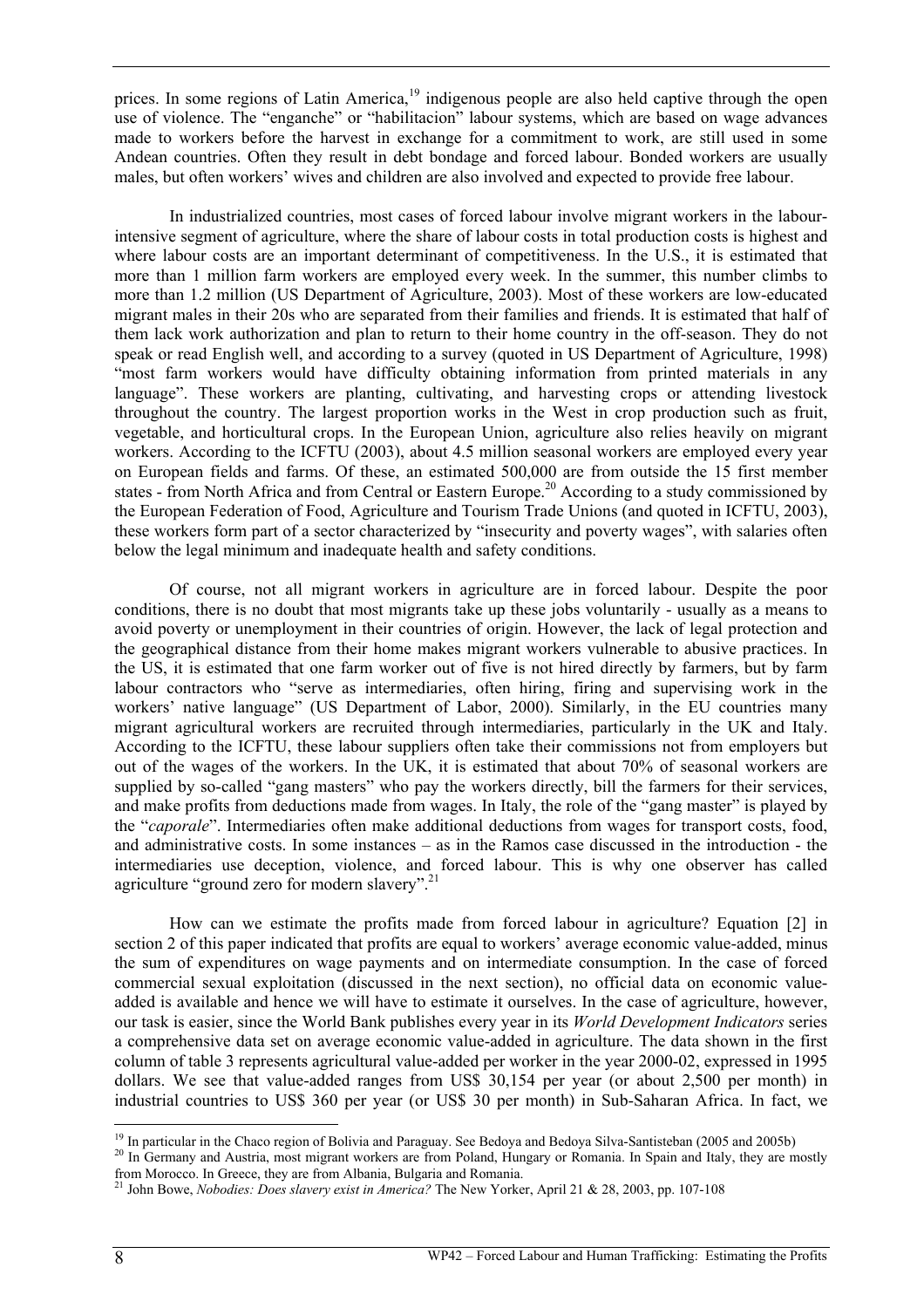believe that these figures represent a fairly good approximation of the amount of annual profits made from agricultural forced labour at present. The next paragraph explains why.

|                             | Annual value added per person in<br>agriculture<br>in 2000-2002<br>(1995 constant US dollars) | <b>Estimated annual value-added</b><br>per person in agriculture<br>in 2005<br>(2005 current dollars) |
|-----------------------------|-----------------------------------------------------------------------------------------------|-------------------------------------------------------------------------------------------------------|
| Industrialized economies*   | 30,154                                                                                        | 37,242                                                                                                |
| <b>Transition economies</b> | 2,353                                                                                         | 2,906                                                                                                 |
| Asia & Pacific              | 412                                                                                           | 509                                                                                                   |
| Latin America & Caribbean   | 3,570                                                                                         | 4,409                                                                                                 |
| Sub-Saharan Africa          | 360                                                                                           | 445                                                                                                   |
| <b>MENA</b>                 | 2,340                                                                                         | 2,890                                                                                                 |

| <b>Table 3:</b> |  |  |  | Annual value-added in agriculture |
|-----------------|--|--|--|-----------------------------------|
|-----------------|--|--|--|-----------------------------------|

Source: based on World Bank, World Development Indicators, 2004 (p. 126);

\* refers to High-Income Europe.

As we have already pointed out, the first column of table 3 represents the value-added in agriculture for the years 2000–02, expressed in constant 1995 US dollars (i.e. discounting for the increase in prices between 1995 and 2000-02). If we were to update this figure by adding an estimated 1.8 percent annual growth in agricultural value-added between 2001 and 2005 and by accounting for an estimated 15 percent increase in prices between 1995 and 2005, we would find an estimated valueadded for 2005 as shown in the second column of table 3. We see that the figures would increase by about 25 percent. Assuming that the value-added of forced labourers is the same as the value-added of voluntary workers, we can interpret the second column of table 3 as the sum of profits and wage payments to forced labourers in agriculture.

To estimate the amount of profits, we need to deduct wage payments. As wage payments are usually below the market rate, we formulate the hypothesis that, on average, forced labourers are paid the equivalent of about 20 percent of their value-added. If we subtract these 20 percent from the second column of table 3, we are back to the figures of the first column. Thus, we believe that agricultural value-added in 2000-02 at constant 1995 U.S. dollars is a good indicator of average profits from forced labour in agriculture in 2005.

How does our hypothesis of 20 percent wage payment for forced labourers compare to the wages of voluntary workers? Regarding industrial countries, our hypothesis implies that annual wage payments for forced labourers amount to approximately US\$ 7,000. What about voluntary workers? A recent National Agricultural Workers Survey has shown that hourly wages in agriculture are low, with a declining purchasing power, at just below US\$  $6 -$  with no benefits.<sup>22</sup> Data from the US Department of Agriculture (2003) indicates that in 1997, full-time hired farm workers received median weekly earnings of US\$ 277, while data from the Bureau of Labor Statistics indicates that in 2003, nonunionized agricultural workers earned about US\$  $365$  per week.<sup>23</sup> Given the seasonality of farm employment, this translates into low annual wages. Although exact annual incomes cannot be computed, we estimate the median wage at somewhere between US\$10,000 and US\$15,000 per year. In Europe, based on ICFTU figures, we can calculate that the average hourly rate in the EU of an unskilled seasonal worker picking fruits or vegetables is similar, at about EURO 5.20 (see table 4).<sup>24</sup> Thus, the average annual wage in low-skill agriculture probably lies at about US\$ 15'000. Overall, our assumption that 20 percent of value-added is used for wage payments therefore implies that wages for forced labourers amount to between one half and two thirds of the median wages of voluntary workers.

 $22$  US Department of Labour (2000)

<sup>&</sup>lt;sup>23</sup> http://www.bls.gov/news.release/union2.t04.htm

 $^{24}$  Figures reported in ICFTU (2003)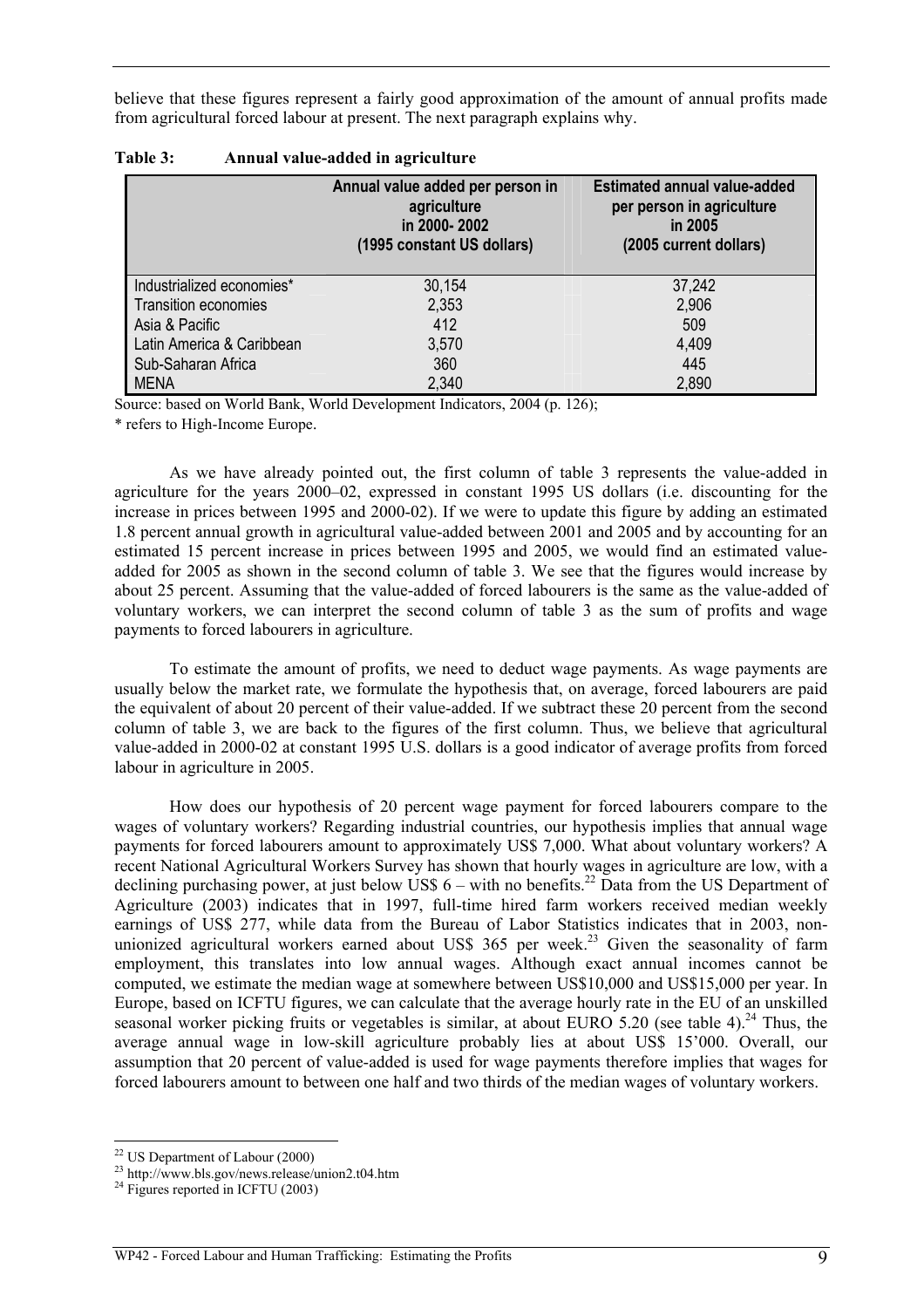| <b>Country</b> | <b>Hourly Rate</b> |
|----------------|--------------------|
| Portugal       | 2.30               |
| Greece         | 3.50               |
| Spain          | 4.60               |
| Germany        | 5.40               |
| UK             | 6.65               |
| France         | 6.67               |
| Austria        | 7.21               |
| Average        | 5.19               |
|                |                    |

**Table 4: Unskilled agricultural wages in the EU (Euros)** 

Source : ICFTU (2003)

What about developing countries? In Asia we estimate average annual wages paid to forced what about developing countries: in the we commute average minimal inger part to example about US\$ 100. According to Indian statistics,<sup>25</sup> for example, the all-India average daily wage rate in agricultural occupations in 2002-03 ranged from Rs. 30 for female herd-keepers to Rs. 83 for male labour engaged in well-digging. At current exchange rates, this represents roughly US\$ 0.7 to US\$ 2.0 per day, or probably between US\$ 200 and US\$ 600 per year. Thus, the estimated wage payment to forced labourers represents between one sixth and one half of average agricultural wages in India. This may seem low. But at the same time, converting US\$ 100 into purchasing power parity (PPP), we find that this represents about PPP US\$ 560. Thus, in our calculations, wage payments (in cash and/or in kind) to forced labourers amount to slightly more than the US\$ 1 dollar a day poverty line.

#### **3.2. Average value-added in low-skilled activities**

 Forced labour occurs not only in agriculture, but also in other low skilled labour-intensive sectors such as the construction, garment, food processing and packaging industries, or domestic services. One example in the garment sector occurred a few years ago in a sweatshop in El Monte, California, where 72 workers from Thailand were held in servitude for up to seventeen years, sewing clothes in a compound enclosed by barbed wire and surrounded by armed guards.<sup>26</sup> It is also worth pointing out that the largest trafficking case ever prosecuted in the U.S. (United States v. Kil Soo Lee) involved 200 Vietnamese and Chinese nationals, mostly young women, brought to American Samoa to work as sewing machine operators in a garment factory. These workers were held for up to two years and were forced to work through extreme food deprivation, beatings and physical restraints (U.S. Department of Justice, 2003). Domestic workers are also frequent victims. They are sometimes locked up, work extremely long hours, suffer from violence and other abuses and have their passports confiscated. In Europe, the U.S. and the Middle East, domestic workers in such conditions are mostly foreign migrants. In Latin America, Africa and Asia, they are often locals.

We believe that the value-added and the profits in all these activities are - on average - close to the value-added in agriculture. One way to see this is by looking at the level of market wages for voluntary workers in these activities. Similar wages can be interpreted as indicating similar value-added and similar profits per worker. Indeed, if one labour-intensive sector would yield substantially higher profits per worker than other similarly labour-intensive sectors, we would expect to see a massive reallocation of capital and labour towards that sector. Hence, at the market equilibrium, the value-added and profits per unskilled worker are likely to be similar in all low-skilled labour-intensive sectors.

Compared to the US\$ 365 per week in agriculture, the U.S. Bureau of Labor Statistics<sup>27</sup> calculates that the median non-unionized worker earns US\$ 344 per week in food preparation and serving occupations, US\$ 372 in building and grounds cleaning and maintenance occupations, US\$ 490

<sup>&</sup>lt;sup>25</sup> http://labourbureau.nic.in/wrr2sum.htm

<sup>26</sup> see http://www.sweatshopwatch.org/swatch/campaigns/elmonte.html 27 http://www.sweatshopwatch.org/swatch/campaigns/elmonte.html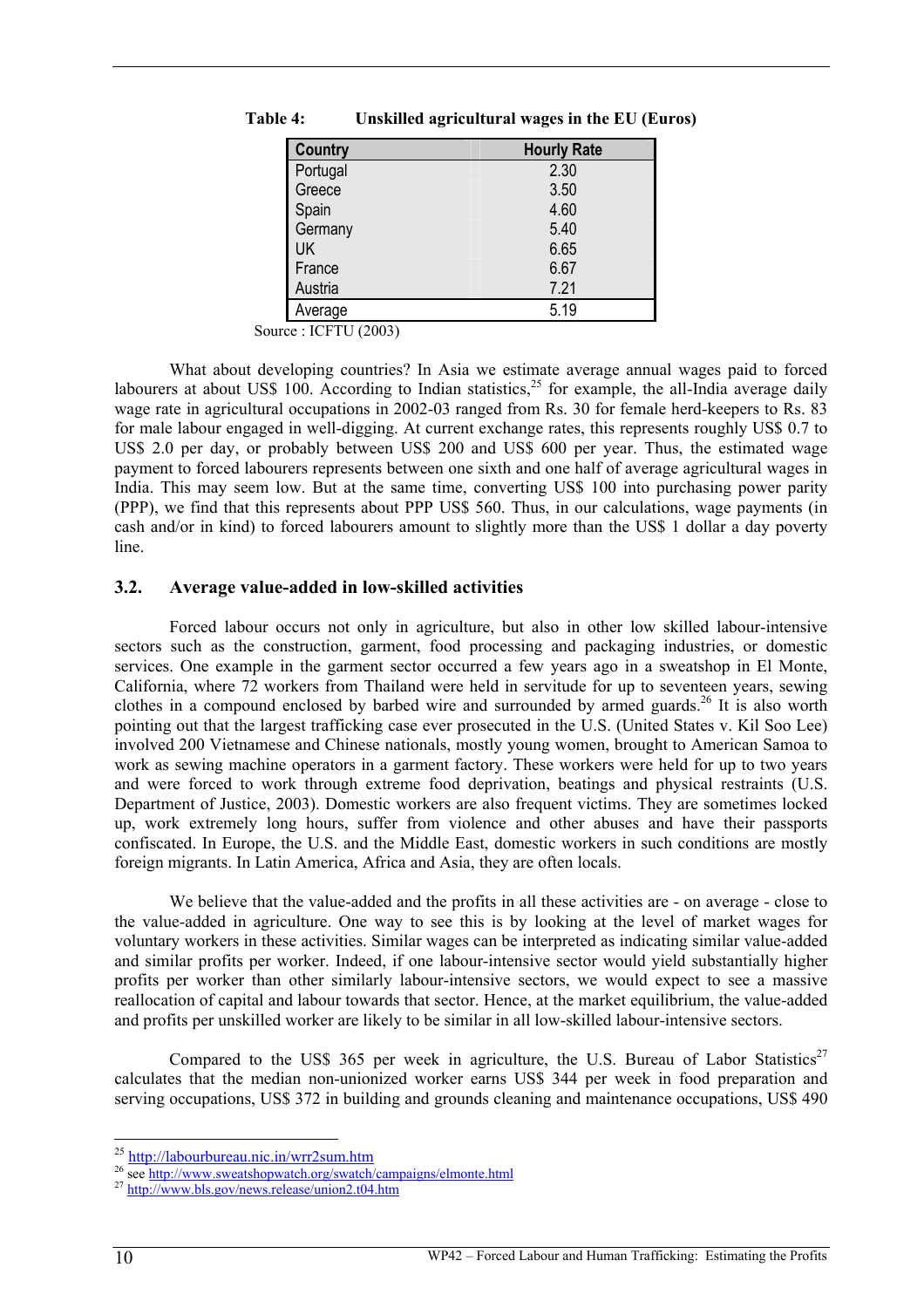in transportation and material moving occupation, and US\$ 530 in construction and extraction occupations. Hence, the average annual wage of voluntary low-skilled workers in these occupations is likely to be similar to or slightly above wages in agriculture. On the other hand, wages and productivity of domestic workers are likely to be somewhat lower than in agriculture. The U.S. Department of Agriculture (1998) reported for example that household workers were paid 25 percent less than fulltime hired farm workers. Our hypothesis is that, on average, differences in wages, productivity and profits cancel each other out. Therefore, we believe that average profits in agriculture are a fairly good indicator of average profits in all low-skilled activities.

#### **3.3. Estimating the profits from forced economic exploitation**

To estimate the total profits from forced economic exploitation, we multiply the number of victims by their estimated average profits. As indicated above, average profits are estimated through data on value-added in agriculture. This data shows that profits range from US\$ 30'000 in industrialized economies to less than US\$ 400 in Sub-Saharan Africa. Unfortunately, there are not many case studies on the profits of forced economic exploitation against which to assess these estimates. According to one report by O'Neill Richards (1999), the Thai traffickers who incarcerated Thai women and men in a sweatshop in El Monte, California (US), were estimated to have made US\$ 8 million over six years. Sixty-four workers who were freed by a police raid in 1995 filed a suit.<sup>28</sup> Some of these workers had been locked up for seven years, others for shorter periods. Assuming that workers were held captive for an average of 4 years, annual profits would represent US\$ 32'000 per worker - virtually identical to our estimate for industrial countries.

In the tables below, two different calculations are made: one for all forced labourers and another one for trafficked forced labourers only.

**Profits from all forced economic exploitation**: we find that the total illegal profits made with the world's 8.1 million forced labourers in economic exploitation reach **US\$ 10.4 billion**. The profits are highest in industrial countries and Latin America (about US\$ 3.5 billion each). In Asia, profits are slightly lower (US\$ 2.5 billion) despite the high number of victims. This reflects the fact that most people in forced labour are workers with a very low average value-added.

**Profits from trafficked people in forced economic exploitation**: when restricting our calculations to the world's 1.1 million victims of human trafficking for forced economic exploitation, we find that total profits amount to **US\$ 3.8 billion**. The profits are by far highest in industrial countries (US\$ 2.2 billion). In the other regions, profits vary between US\$ 40 million in Sub-Saharan Africa and US\$ 776 million in Latin America.

#### **Table 5: Estimated annual profits from all forced economic exploitation**

|                                 | Value-added per worker<br>(US\$) | Number of people in<br>forced labour | <b>Total profits</b><br>(US\$'000) |
|---------------------------------|----------------------------------|--------------------------------------|------------------------------------|
| <b>Industrialized Economies</b> | 30,154                           | 113,000                              | 3,407,000                          |
| <b>Transition Economies</b>     | 2,353                            | 61,500                               | 145,000                            |
| Asia & Pacific                  | 412                              | 6,181,000                            | 2,547,000                          |
| L.America & Caribbean           | 3,570                            | 995,500                              | 3,554,000                          |
| Sub-Saharan Africa              | 360                              | 537,500                              | 194,000                            |
| <b>MENA</b>                     | 2,340                            | 229,000                              | 536,000                            |
| World                           |                                  | 8,117,500                            | 10,382,000                         |

 $\overline{a}$ <sup>28</sup> see, for example, sweatshopwatch.org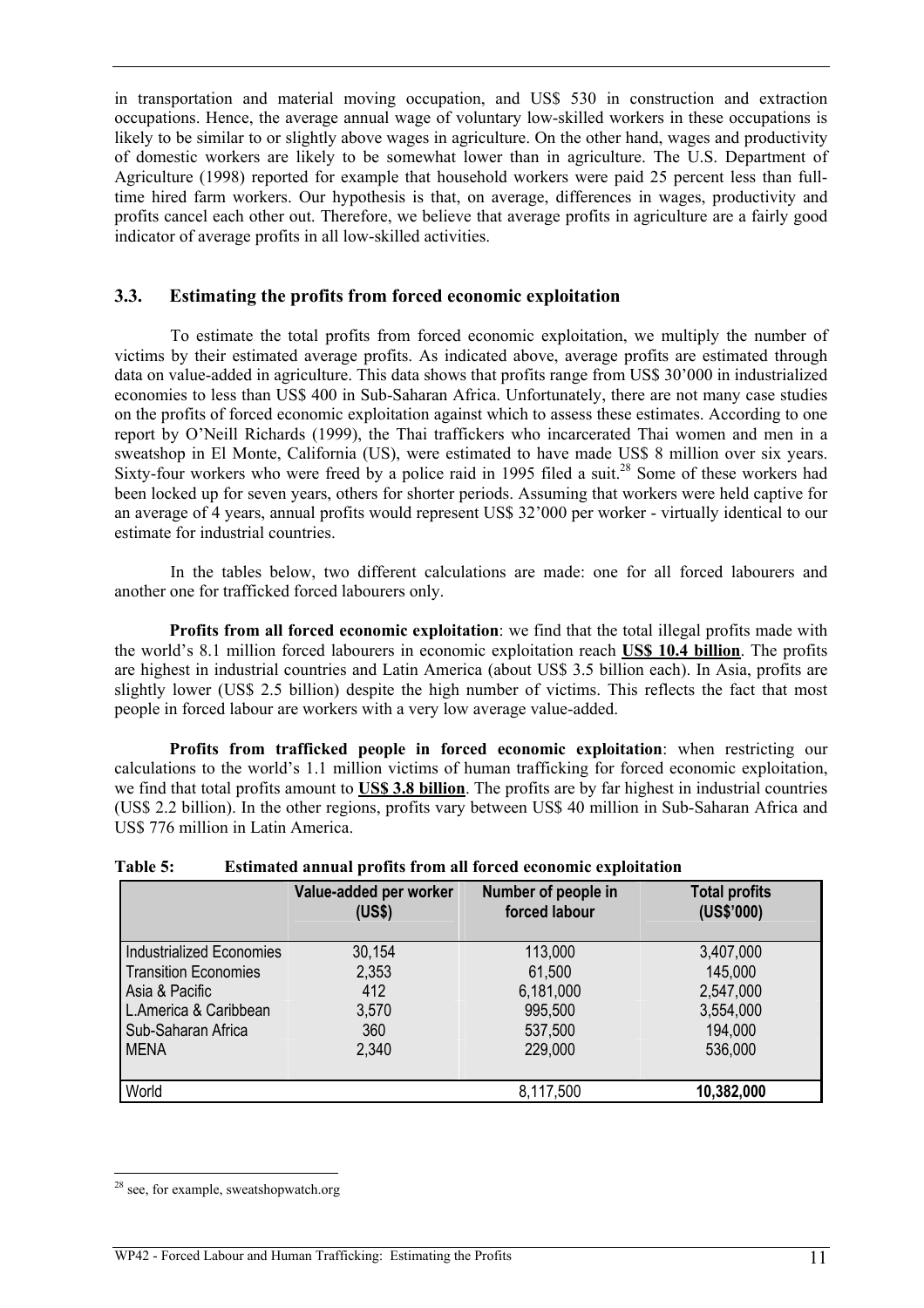|                                 | Value-added per worker<br>(US\$) | <b>Number of trafficked</b><br>people in forced labour | <b>Total profits</b><br>(US\$'000) |
|---------------------------------|----------------------------------|--------------------------------------------------------|------------------------------------|
| <b>Industrialized Economies</b> | 30,154                           | 74,133                                                 | 2,235,000                          |
| <b>Transition Economies</b>     | 2,353                            | 59,096                                                 | 139,000                            |
| Asia & Pacific                  | 412                              | 408,969                                                | 168,000                            |
| L.America & Caribbean           | 3,570                            | 217,470                                                | 776,000                            |
| Sub-Saharan Africa              | 360                              | 112,444                                                | 40,000                             |
| <b>MENA</b>                     | 2,340                            | 203,029                                                | 475,000                            |
| World                           |                                  | 1,075,140                                              | 3,834,000                          |

**Table 6: Estimated annual profits from trafficked people in forced economic exploitation** 

# **4. Forced commercial sexual exploitation (CSE)**

What are the profits in forced commercial sexual exploitation? As we have seen above, the ILO has estimated that there are about 1.7 million victims of such practices – most as a result of human trafficking. These include mostly women and children forced into prostitution.<sup>29</sup> Data collected by the Dutch *National Rapporteur on Trafficking in Human Beings.*30 (2003) show that forced prostitution usually occurs in clubs and brothels (and also "window prostitution"), rather than in escort agencies or in street prostitution.

### **4.1. The victims**

In industrial countries, the victims are overwhelmingly foreign women who have been trafficked.<sup>31</sup> While some are sold by their parents or kidnapped, the data shows that most victims are recruited by traffickers under false pretences. Traffickers often approach women in their countries of origin, promising jobs as waitresses, cleaners or maids. Other women know that they are recruited to work in the sex industry but only find out upon arrival that they are forced to work off fraudulent debts. Some women even find out that they have several "debts" - fees of travel agents, smugglers, labour contractors and so on. As in the case of Marika described in the introduction, victims are usually told that they will be free only once they have paid off this "debt", which typically varies between US\$ 3,000 and US\$ 60,000. Some trafficked women are held in confinement, but most are maintained in prostitution through threats, beatings, and/or the retention of identity documents. Traffickers include international crime syndicates but also private individuals - often people with the same nationality as the victims, sometimes even family members. The health consequences are devastating. Many victims contract AIDS or sexually transmitted diseases. Forced abortions and psychological trauma are also widespread.

 Forced prostitution also exists in transition and developing countries. The modalities are similar to those in industrialized countries. There are some distinctions, however. First, more cases relate to intra-regional trafficking than to inter-regional trafficking. This means that victims in Latin America, Asia or Sub-Saharan Africa are usually from within these same regions. Often they are trafficked internally (i.e. within the same country). Second, forced child prostitution is more frequently reported in developing countries than in industrial countries. This problem is often linked to child sex tourism,

<sup>&</sup>lt;sup>29</sup> Prostitution is defined by Edlund and Korn as "the act of rendering, from the client's point of view, non-reproductive sex  $\frac{1}{20}$  against payment" (2002, p.183)<br>  $\frac{30}{20}$  An independent institution whose main task is to collect data and report to the Dutch authorities

<sup>&</sup>lt;sup>31</sup> In Europe, most cases involve Eastern European and African victims, while in the U.S. they involve victims from Latin In Europe, most cases involve Eastern European and African victims, while in the U.S. they involve America and Asia. In Australia and Japan, a majority of victims are reported to be of Thai and other Asian origin.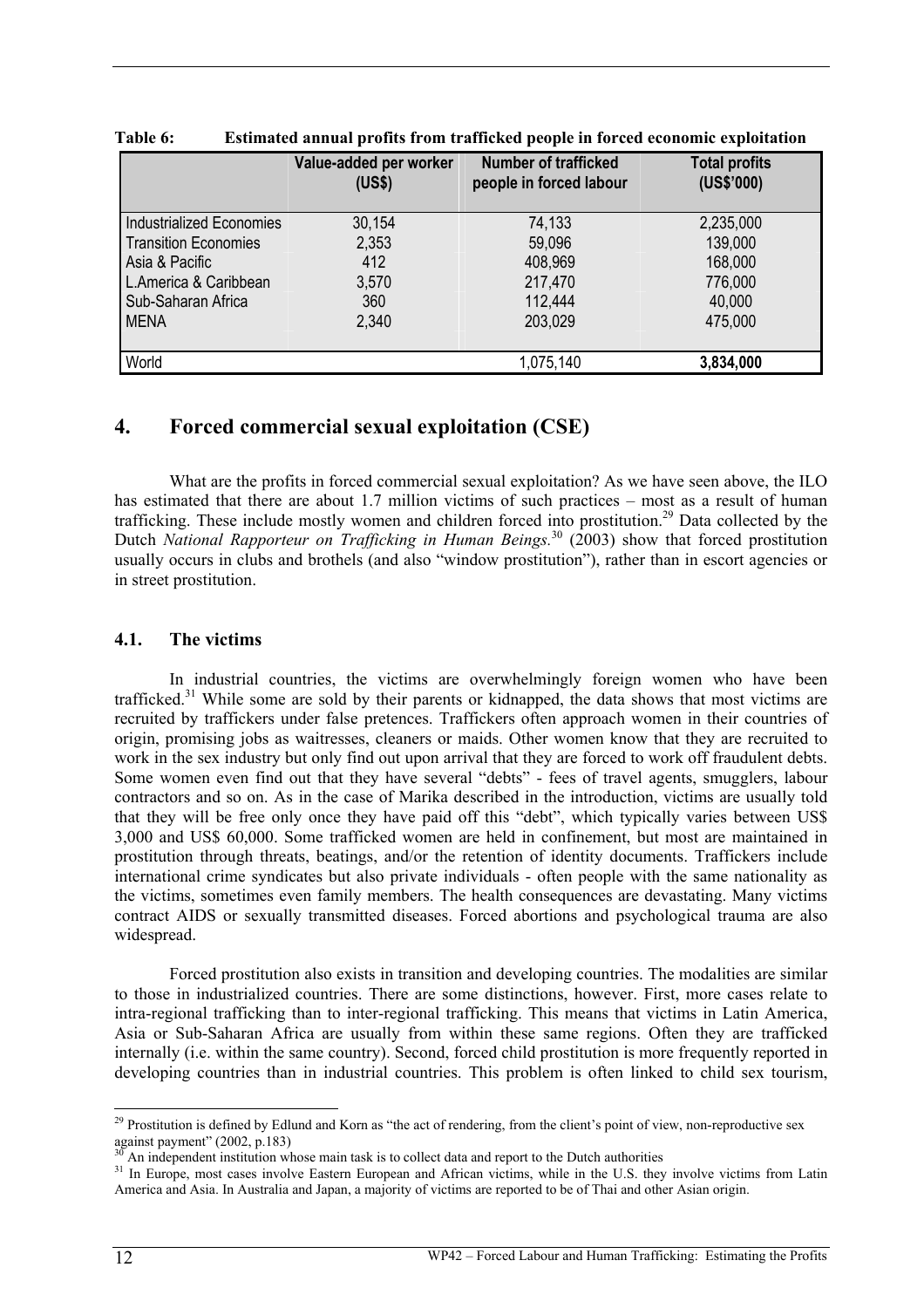which involves persons who travel to a foreign country to engage in commercial sex with children especially in some Southeast Asian countries. Forced sexual exploitation can also be linked to religious beliefs. This is, for example, the case of the "Devadasi" in India, forced into prostitution in the name of a goddess, or the "Trokosi" in Ghana who are enslaved to fetish priests.

#### **4.2. Estimating the profits in forced CSE**

Unsurprisingly, there is little official data on the economics of prostitution. In fact, the very notion of economic "value-added" may seem inappropriate when applied to prostitution and is sometimes rejected by anti-prostitution groups. However, prostitution is usually considered as a productive economic activity - independently of any moral consideration. According to the definitions provided in the System of National Accounts  $(SNA)$  1993,<sup>32</sup> prostitution falls within the scope of the production boundary and hence should be included in the calculation of a country's GDP.<sup>33</sup> The legality or illegality of prostitution is irrelevant, as both legal and illegal production should be included in the systems of national accounts.<sup>34</sup> By excluding illegal or underground activities, national accounts would simply exclude monetary transactions that actually take place and hence would provide a distorted picture of reality. It should be clear that by referring to the activity and to the revenue it generates, the ILO does not endorse or legitimise it.

The lack of data on the economic value-added of prostitution is largely explained by the fact that prostitution is usually part of the non-observed economy (NOE). Indeed, in most cases, brothels are not registered and, when they are registered, they are often registered under incorrect activity descriptions such as massage shops or nightclubs. The recent increase in migrant women in prostitution has made this activity even more unobservable. In Europe, the share of foreign prostitutes now probably exceeds 50 percent. One document published by the French Parliament estimates, for example, that more than  $60\%$  of prostitutes in Paris are foreigners.<sup>35</sup> According to some reports, the internationalization of prostitution has been accompanied by a growing involvement of criminal networks and of mafia-type organizations, which also trade arms and drugs. This, of course, makes data collection even more difficult.

In the absence of official data, we have no other choice but to use rough estimates. As we have indicated in section 2, total profits in forced commercial sexual exploitation can be calculated by estimating the average profits (value-added) per victim and multiplying it by the total number of victims. Following OECD et al (2002), this kind of method gives a first approximation of the total value of economic transactions. To estimate average profits per victim, we need information on average prices paid by clients, the number of clients, and the expenditures for wage payments and intermediate consumption.

• *Prices*: The price of sexual services is determined by a number of factors, including the level of income of the country where the transaction takes place and the legal regime of that country. Typically, the price of sexual services will be higher in rich countries with a prohibitive legal regime (where there is a risk premium included in the price) and lowest in poor countries with few restrictions. We have estimated average prices per region. Based on a large quantity of information collected in various sources including a tourist guide focusing on the sex sector, we estimate that average prices range from US\$ 15-16 in Asia and Sub-Saharan Africa to US\$ 100 in industrial countries. Results are shown in the first column of table 7.

• *Number of clients*: Regarding the number of transactions, we estimate that each prostitute has an average of about 80 clients per month - an assumption based on information collected from a

<sup>&</sup>lt;sup>32</sup> Commission of the European Communities et al. Systems of National Accounts 1993 quoted in OECD et al., 2002.

<sup>&</sup>lt;sup>33</sup> Like other economic production, prostitution meets the criteria of activities "carried out under the control and responsibility of an institutional unit that uses inputs of labour, capital, and goods and services to produce outputs of goods or services…of a kind that can be delivered or provided to other institutional units" (1993 SNA: 6.15 and 6.6). Institutional units refer to persons, groups of persons or legal or social entities.<br><sup>34</sup> OECD, 2002, p.38

<sup>35</sup> Assemblée Nationale (2001)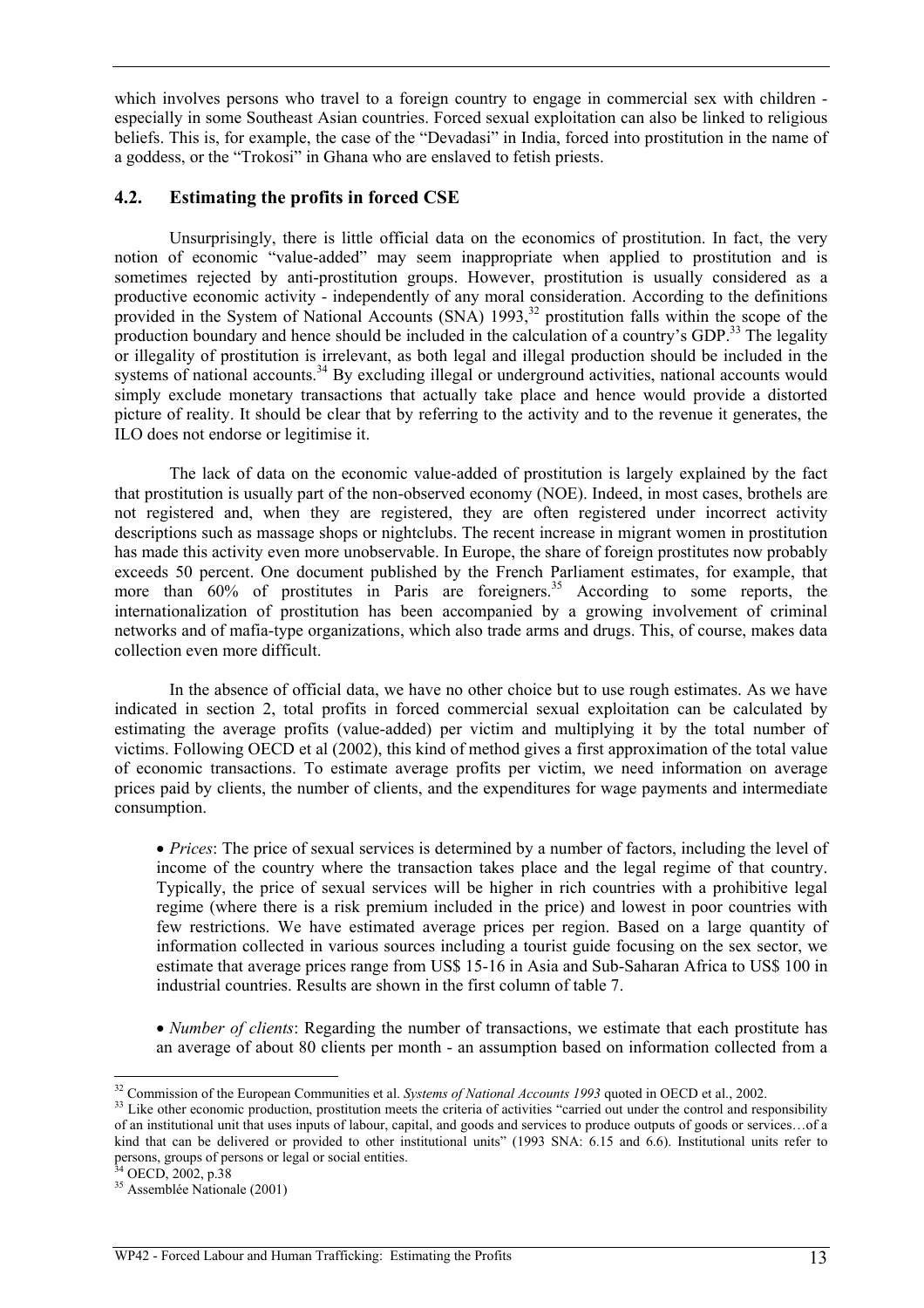number of sources of information on prostitution in general. We believe that this is a conservative estimate. Forced commercial sexual exploitation is by definition a business of coercion. To maximize profits, brothel owners often force victims to have as many customers as possible per day, and based on a review of the ILO's database used for the global estimate, it seems that 5 to 10 customers per day is relatively normal for a victim (whereas our estimate is based on 3 to 4 customers per day).

• *Wages and intermediate consumption*: Payments to victims are often very low - which is precisely what makes forced commercial sexual exploitation so lucrative. According to Essy van Dijk (2002) of the Bureau of the Dutch *National Rapporteur on Trafficking of Human Beings*, for example, most of the trafficking victims in the Netherlands receive no payment at all. Laczko and Gramegna (2003), who have studied an IOM database with 826 victims of trafficking mostly for sexual exploitation, confirm that over half of the victims reported that they received no income for providing sexual services, and most of the others reported receiving some money from time to time. Based on such evidence as well as on one recent Interpol report, $36$  which describes the accounts of pimps in Finland, we estimate the sum of wage payments and intermediate consumption at 30 percent of total turnover.

With this information, we can now calculate average profits per victim. In table 7, the second column shows average turnover per victim. It is obtained by multiplying the average prices by the average number of clients. The third column shows our estimate of the average profit per victims. It is calculated as 70 percent of total turnover.

|                                 | <b>Average Prices of</b><br>sexual services (US\$) | Turnover per victim per<br>year (US\$) | Annual profits per<br>victim (US\$) |
|---------------------------------|----------------------------------------------------|----------------------------------------|-------------------------------------|
|                                 | (p)                                                | (p.q)                                  | $[(p \nvert q) - (w \nvert c)]$     |
| <b>Industrialized Economies</b> | 100                                                | 96,000                                 | 67,200                              |
| <b>Transition Economies</b>     | 35                                                 | 33,600                                 | 23,500                              |
| Asia & Pacific                  | 15                                                 | 14,400                                 | 10,000                              |
| Latin America & Caribbean       | 27                                                 | 25,920                                 | 18,200                              |
| Sub-Saharan Africa              | 16                                                 | 15,360                                 | 10,000                              |
| <b>MENA</b>                     | 67                                                 | 64,320                                 | 45,000                              |

**Table 7: Estimated annual profits per victim of forced commercial sexual exploitation** 

In the next two tables, we calculate total profits from forced commercial sexual exploitation by multiplying average profits per victim by the estimated number of victims. We do this calculation for all victims of forced commercial sexual exploitation, as well as for only those victims who have been trafficked. The results certainly confirm the assessment of a recent report by Free the Slaves and the Human Rights Center of the University of California (2004) that the trafficking of women for prostitution is a highly profitable activity.

**Profits from all forced commercial sexual exploitation:** In table 8 we calculate profits made from all victims of forced commercial sexual exploitation. We find that profits in the world amount to **US\$ 33.9 billion**, with almost half - US\$ 15.4 billion - realized in industrial countries. Asia is the region with the second highest profits (US\$ 11.2 billion), followed by transition countries (US\$ 3.5 billion), Latin America (US\$ 2.1 billion), and Middle-East and North Africa (US\$ 1.1 billion). Sub-Saharan Africa is the region where these criminal profits are lowest (US\$ 0.5 billion).

 $\overline{a}$ <sup>36</sup> Interpol, Finland Report 2002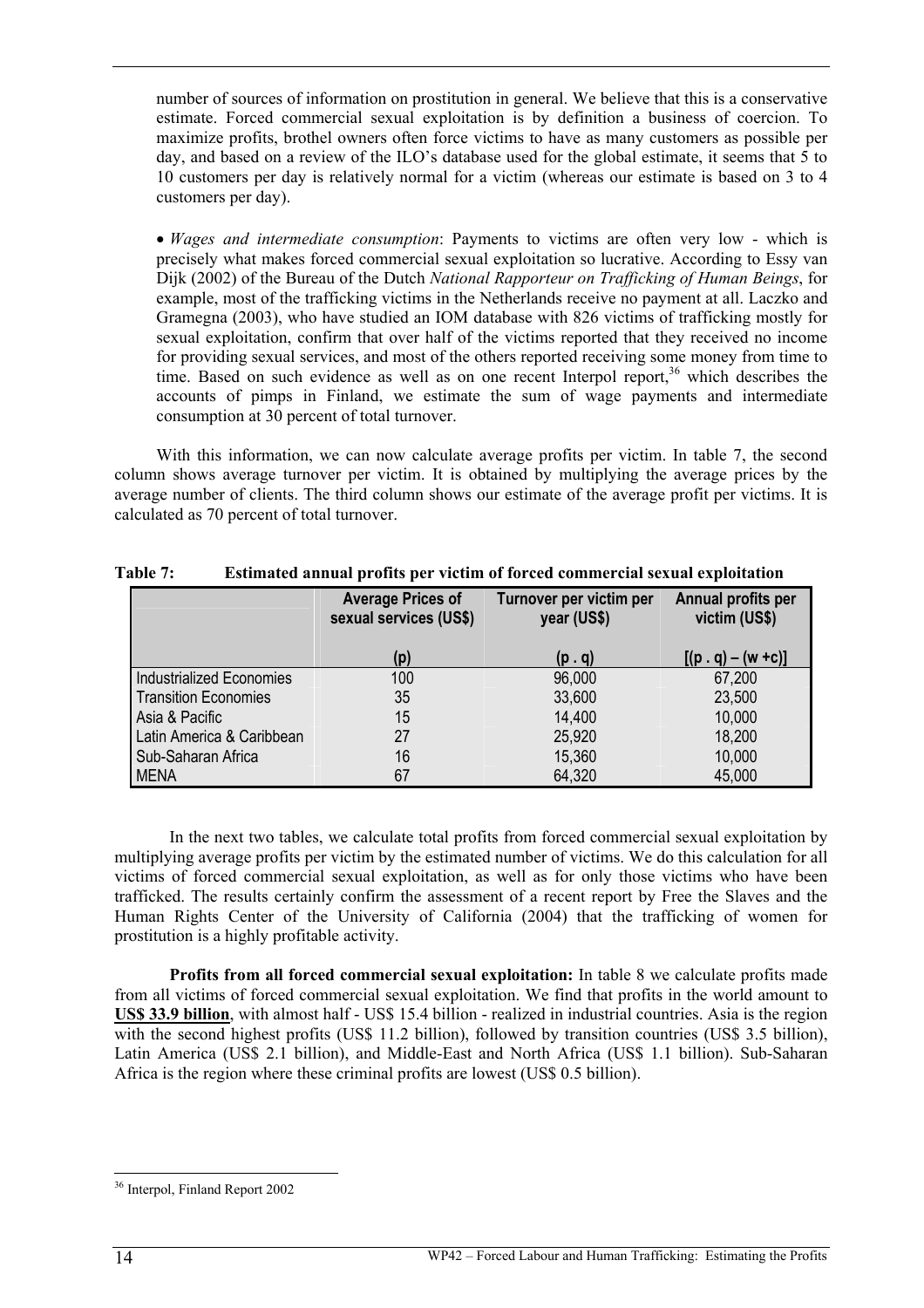|                             | Annual profits per<br>prostitute (US\$) | Number of people in<br>forced prostitution | <b>Total annual profits</b><br>(US\$'000) |
|-----------------------------|-----------------------------------------|--------------------------------------------|-------------------------------------------|
| Industrialized Economies    | 67,200                                  | 229,000                                    | 15,388,800                                |
| <b>Transition Economies</b> | 23,500                                  | 149,500                                    | 3,513,250                                 |
| Asia & Pacific              | 10,000                                  | 1,119,000                                  | 11,190,000                                |
| Latin America & Caribbean   | 18,200                                  | 116,500                                    | 2,120,300                                 |
| Sub-Saharan Africa          | 10,000                                  | 56,500                                     | 565,000                                   |
| <b>MENA</b>                 | 45,000                                  | 25,000                                     | 1,125,000                                 |
| World                       |                                         | 1,695'500                                  | 33,902,350                                |

**Table 8: Estimated annual profits from forced commercial sexual exploitation (CSE)** 

**Profits from forced commercial sexual exploitation as a result of trafficking:** In table 9 we replicate the same calculations but restricted to the ILO's estimated number of people who are in forced commercial sexual exploitation as a result of human trafficking.<sup>37</sup> We find that the global profits made from trafficking into forced commercial sexual amount to **US\$ 27.8 billion,** with similar regional distribution. Almost half of all profits - US\$ 13.3 billion - are made with people trafficked into or within industrial countries. Second highest profits are in Asia (US\$ 9.5 billion), followed by transition economies (US\$ 3.2 billion), Middle-East and North Africa (US\$ 1.0 billion), Latin America (US\$ 0.6 billion) and Sub-Saharan Africa (US\$ 0.1 billion).

|                                 | Annual profits per<br>prostitute (US\$) | <b>Number of trafficked people</b><br>in forced commercial sexual<br>exploitation | <b>Total annual profits</b><br>(US\$'000) |
|---------------------------------|-----------------------------------------|-----------------------------------------------------------------------------------|-------------------------------------------|
| <b>Industrialized Economies</b> | 67,200                                  | 197,585                                                                           | 13,277,712                                |
| <b>Transition Economies</b>     | 23,500                                  | 139,697                                                                           | 3,282,867                                 |
| Asia & Pacific                  | 10,000                                  | 953,598                                                                           | 9,535,980                                 |
| Latin America & Caribbean       | 18,200                                  | 31,420                                                                            | 571,844                                   |
| Sub-Saharan Africa              | 10,000                                  | 11,835                                                                            | 118,345                                   |
| <b>MENA</b>                     | 45,000                                  | 22,948                                                                            | 1,032,660                                 |
| World                           |                                         | 1,357,082                                                                         | 27,819,408                                |

**Table 9: Estimated annual profits from forced CSE with trafficked victims** 

#### **4.3. Assessing the results**

 $\overline{a}$ 

To assess our estimates and determine whether they are reasonable, we review a number of case studies. We focus, in particular, on the two main regions - industrial countries and Asia - which together account for around 80 percent of global profits. Overall, we believe this review of case studies supports our estimates as plausible figures.

In industrial countries**,** we have estimated the average annual turnover of forced commercial sexual exploitation at almost US\$ 100,000 per year per victim, with profits at US\$ 67,200 per year (or US\$ 5,600 per month). What about the evidence from available case studies?

 $37$  The numbers also differ slightly from those of the ILO because they include 50 percent of those classified by the ILO in "undetermined" forms of forced labour.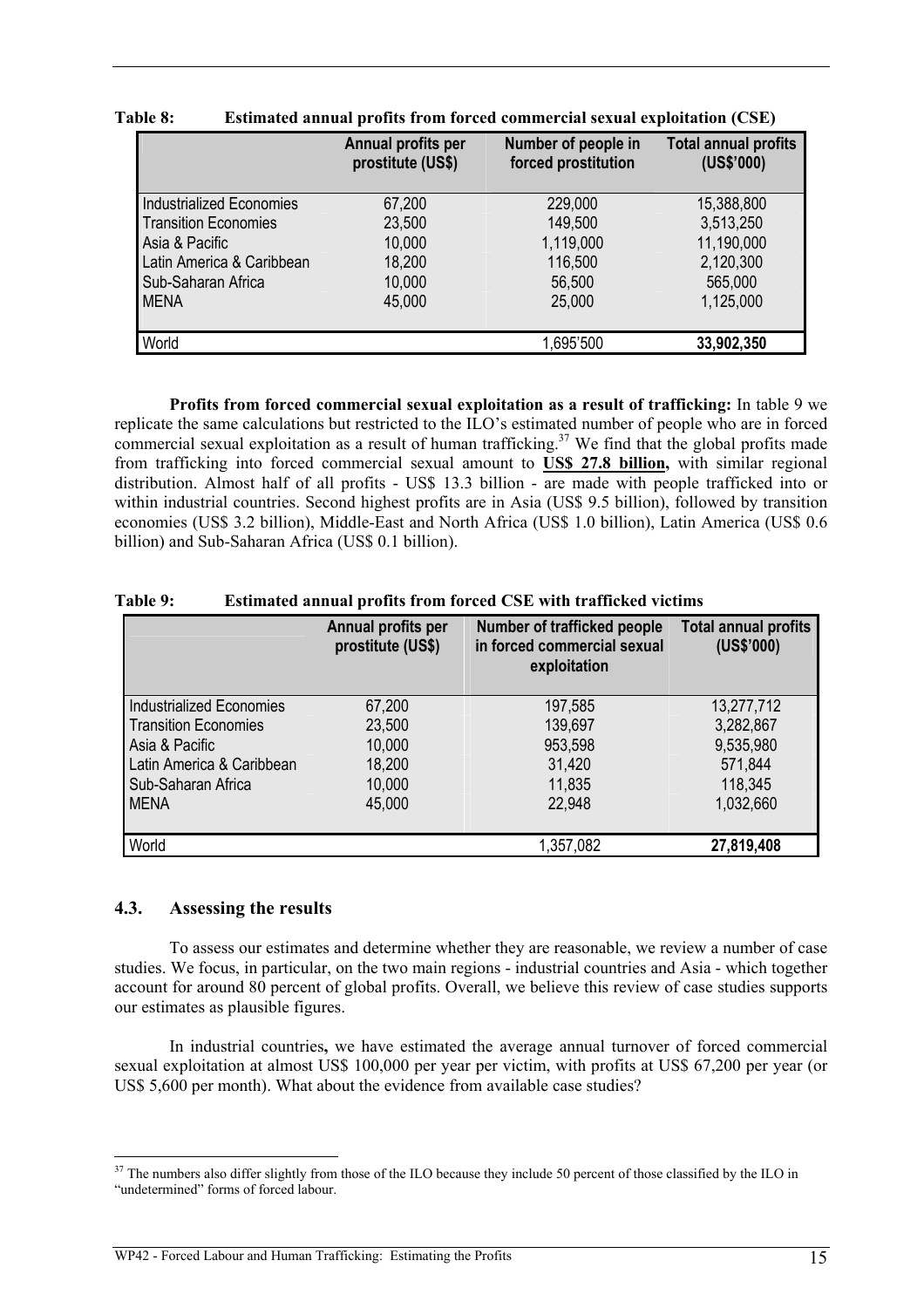• One recent report by Interpol (2002) describes a case in Finland where the police seized accounts from pimps, showing that 5 to 8 voluntary prostitutes provided sexual services worth EURO 50,000 per month. This represents a turnover of between EURO 75'000 and EURO 120,000 per year per woman - in line with our estimate of US\$ 100,000.

• In one recently prosecuted case in the U.K. (the so-called "*Plakici* case"), the traffickers apparently earned an income of  $£144,000$  - i.e. about US\$ 276,000 – by forcing a 16 year-old girl into prostitution during two years. This represents about US\$ 140,000 per year - again exceeding our estimate.<sup>38</sup>

• A 1998 investigation by the Canadian Police<sup>39</sup> into a prostitution network revealed that brothel keepers made about US\$ 5 million annual profits with 100 trafficked women. This amounts to annual profits of US\$ 50,000 per women - slightly lower than our number.

In Asia**,** we have estimated turnover per prostitute at about US\$ 15,000 and profits at US\$ 10,000 per year (or US\$ 833 per month).

• Kevin Bales (1999) calculated that in Thailand a girl in a brothel has 14 clients a day for 30 days, with a cost of US\$ 5 per client. This implies a turnover of US\$ 2,100 per month or US\$ 25,200 per year. Allowing for rent and other intermediate consumption, this leaves a value-added of about US\$ 18,000 per year - more than our figure of US\$ 10,000.

• Information from an ILO publication indicates that the turnover by middle-range prostitutes reaches about US\$ 14,400 per year in Indonesia and US\$ 33,600 in Malaysia - compared to our estimated average of US\$ 15,000.

• One recent newspaper article<sup>40</sup> indicated that in Bombay (India), prostitutes charge customers from US\$ 4 up to US\$ 10 and that they have about 6 customers per day. Thus, if prostitutes are being forced to work seven days a week all year round, they can generate a turnover of between US\$ 8,600 and US\$ 21,600 with an average of US\$ 15,000 - which corresponds to our regional estimate.

• Finally, one article<sup>41</sup> indicates that voluntary prostitutes in China earn about Yuan 25,000 per year or US\$ 3,000. Assuming that these earnings represent half of the total value of services, we can estimate total turnover to be US\$ 6,000 year – lower than our figure.

# **5. All Forms of Forced Labour**

 The ILO (2005) found that there are at least 12.3 million people in forced labour worldwide. Out of these, 9.8 million are exploited by private agents and enterprises - approximately 2.5 million of whom are victims of trafficking. As we have discussed above, victims of forced labour and trafficking are used either for commercial sexual exploitation or for economic exploitation. We have estimated profits in both types of exploitation. We can now bring together our estimates to calculate the total profits made from forced labour and human trafficking.

**Profits from all forced labour**: We estimate that the global profits made by private agents and enterprises with the world's 9.8 million forced labourers amount to **US\$ 44.3 billion** per year. This represents roughly US\$ 4,500 per victim per year. The largest profits are made in industrial countries (US\$ 18.8 billion), followed by Asia (US\$ 13.7 billion), Latin America (US\$ 5.7 billion) and transition

<sup>&</sup>lt;sup>38</sup> http://www.dailyrecord.co.uk/printable version.cfm?objectid=13750875&siteid=89488

<sup>&</sup>lt;sup>39</sup> http://www.protectionproject.org/human\_rights/countryreport/canada.htm<br><sup>40</sup> Sabin Russel, "The Role of Prostitution in South Asia's Epidemics: Push for Safe Sex in Red-Light Districts", San Francisco Chronicle, July 5, 2004

<sup>&</sup>lt;sup>41</sup> Zhong Wei, "A Close Look at China's Sex Industry", http://www.usembassy-china.org.cn/sandt/sex-industry.html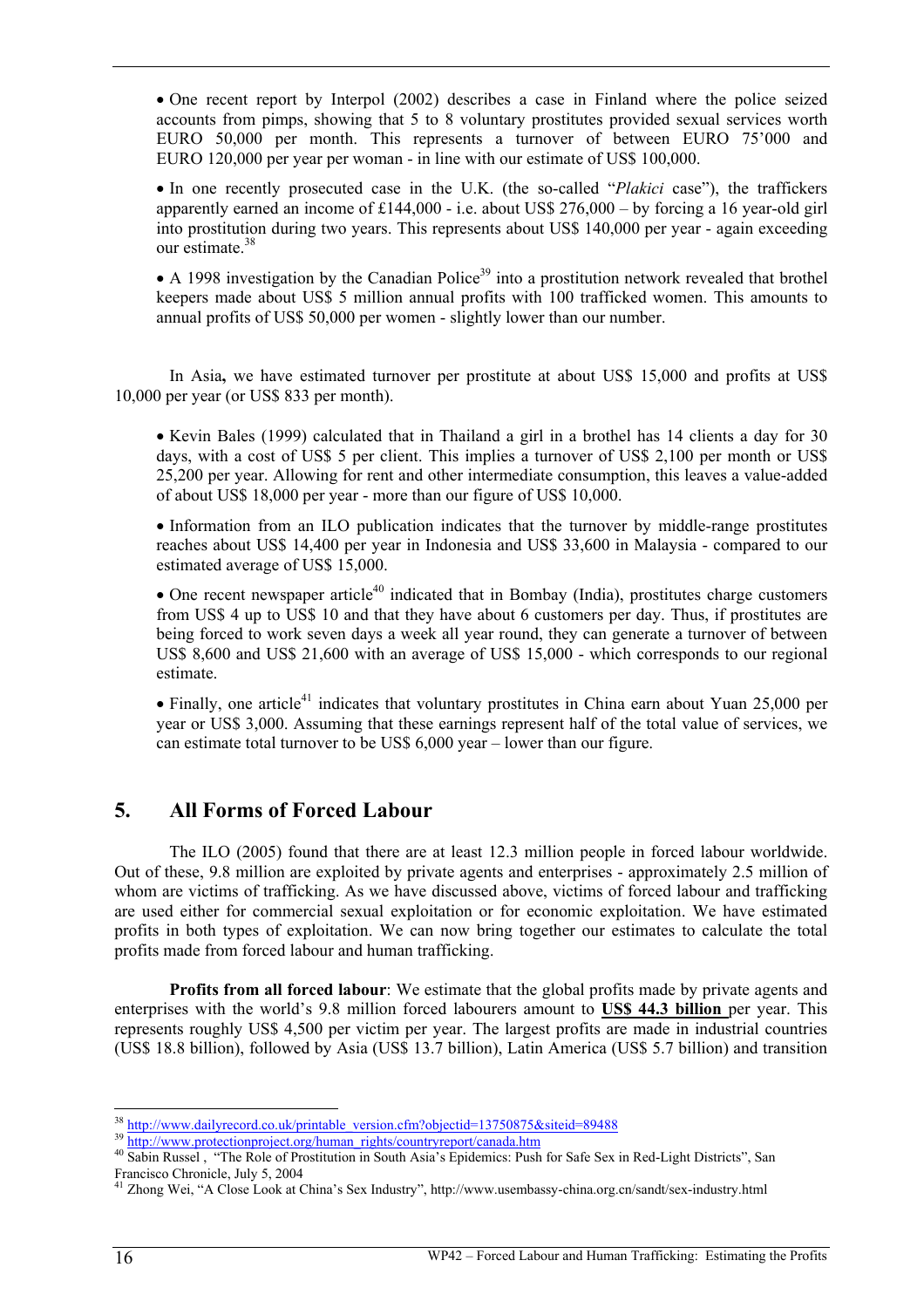countries (US\$ 3.6 billion). The two regions where profits are lowest are the Middle East and North Africa (US\$ 1.6 billion) and Sub-Saharan Africa (US\$ 0.7 billion).

**Profits from all trafficked forced labourers**: We estimate that the global profits made with the world's 2.5 million forced labourers who have been trafficked amount to **US\$ 31.6 billion** per year. This represents an annual average of US\$ 13'000 per victim. Thus, profits are higher with trafficked victims than with non-trafficked victims. Profits are by far the highest in industrial countries (US\$ 15.5 billion), followed by Asia (US\$ 9.7 billion), transition countries (US\$ 3.4 billion) and Middle East and North Africa (US 1.5 billion). The two regions where profits are lowest are Latin America (US\$ 1.3 billion) and Sub-Saharan Africa (US\$ 0.1 billion).

|                                 | <b>Total profits in forced</b><br>commercial sexual<br>exploitation<br>(US\$ million) | <b>Total profits in</b><br>economic exploitation<br>(US\$ million) | <b>Global Profits</b><br>(US\$ million) |
|---------------------------------|---------------------------------------------------------------------------------------|--------------------------------------------------------------------|-----------------------------------------|
| <b>Industrialized Economies</b> | 15,388                                                                                | 3,407                                                              | 18,796                                  |
| <b>Transition Economies</b>     | 3,513                                                                                 | 145                                                                | 3,658                                   |
| Asia and the Pacific            | 11,190                                                                                | 2,547                                                              | 13,736                                  |
| Latin America & Caribbean       | 2,120                                                                                 | 3,554                                                              | 5,674                                   |
| Sub-Saharan Africa              | 565                                                                                   | 194                                                                | 758                                     |
| <b>MENA</b>                     | 1,125                                                                                 | 536                                                                | 1,661                                   |
| World                           | 33,902                                                                                | 10,382                                                             | 44,284                                  |

#### **Table 10: Annual profits from all forced labour**

#### **Table 11: Annual profits from all trafficked forced labourers**

|                                 | <b>Total profits in forced</b><br>commercial sexual<br>exploitation<br>(US\$ million | Total profits in economic<br>exploitation<br>(US\$ million) | <b>Global Profits</b><br>(US\$ million) |
|---------------------------------|--------------------------------------------------------------------------------------|-------------------------------------------------------------|-----------------------------------------|
| <b>Industrialized Economies</b> | 13,277                                                                               | 2,235                                                       | 15,513                                  |
| <b>Transition Economies</b>     | 3,283                                                                                | 139                                                         | 3,422                                   |
| Asia and the Pacific            | 9,536                                                                                | 168                                                         | 9,705                                   |
| Latin America & Caribbean       | 572                                                                                  | 776                                                         | 1,348                                   |
| Sub-Saharan Africa              | 118                                                                                  | 40                                                          | 158                                     |
| <b>MENA</b>                     | 1,033                                                                                | 475                                                         | 1,508                                   |
| World                           | 27,820                                                                               | 3,834                                                       | 31,654                                  |

# **Conclusion**

The main finding of this paper is that the profits of forced labour could amount to US\$ 44.3 billion per year, of which US\$ 31.6 billion are made by exploiting trafficked victims. This confirms that "modern slavery" is a lucrative business, which funds the expansion of international criminal groups, contributes to corruption, and undermines the rule of law.

To some readers the figures calculated in this paper may seem surprisingly high. Previous estimates of the "profits of trafficking" have been lower, ranging typically from US\$ 3 billion to US\$ 10 billion (Schloenhardt, 1999). One figure which is often quoted estimates at US\$ 5-7 billion the annual profits for gangster syndicates who traffic people (Widgren, 1994). More recently, the U.S. intelligence community has estimated that human trafficking generates US\$ 9.5 billion in annual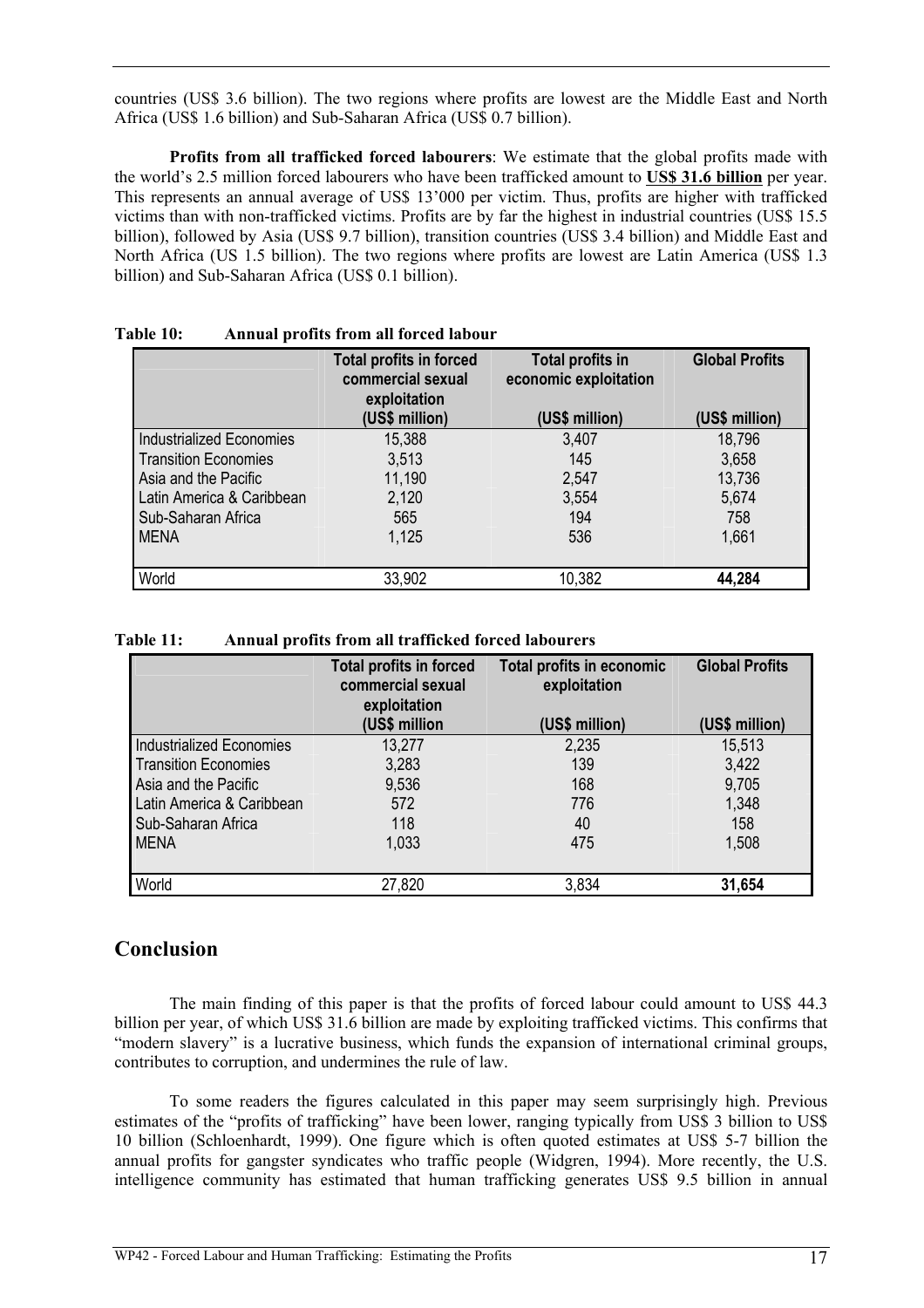revenues (U.S. Department of State, 2004). UNICEF (2003) also reports that the trafficking in persons generates US\$ 7 billion to US\$ 10 billion annually for traffickers. In most of these studies, however, it is unclear how profits were calculated. In some other studies, calculations actually refer to what would now be called the profits of human smuggling instead of the profits of trafficking. For example, Widgren's figure of US\$ 5-7 billion annual income from "trafficking" refers in fact to the profits of "gangster syndicates" that smuggle people across borders illegally. This is very different from the kind of profits we have calculated.

It is also worth emphasizing that there are several groups of people who benefit from trafficking: the recruiter, the transporter/smuggler, and the final exploiter. Andrees (2004) points out that these groups are not always "part of an organized crime network: the smuggler can be an individual (i.e. a taxi driver) transporting irregular migrants for a fee across the border; the recruiter can be a perfectly legal recruitment agency and the same can be said for the employer". It is possible that some of the earlier profits calculations have focused only on profits made by one or other of these groups, in particular the transporter/smuggler.

Despite the large numbers, we believe that our estimates are conservative. Our figure of US\$ 44 billion implies annual profits of about US\$ 4,500 for each forced labourer. This is equal to less than US\$ 400 per month per victim and can hardly be a huge overestimate (even allowing for the fact that many victims are poor agricultural workers). Our estimate of US\$ 32 billion for trafficking implies higher annual profit of US\$ 13,000 per victim. But here again this represents little more than US\$ 1,000 per month - a figure that does not seem excessive given the high share of trafficking for forced prostitution and the high profits that can be made in the sex industry.

Of course, we can never emphasize enough that the new figures calculated in this paper are only tentative estimates and that much more work is needed to understand fully the economics of forced labour. These new figures nevertheless suggest that some of the previous estimates could be significantly underestimating real profits. But much more research is needed to establish a precise picture of the economics of forced labour and human trafficking. Future research may focus on better data collection, the analysis of case studies, and also on the economic dimensions of State-imposed forced labour.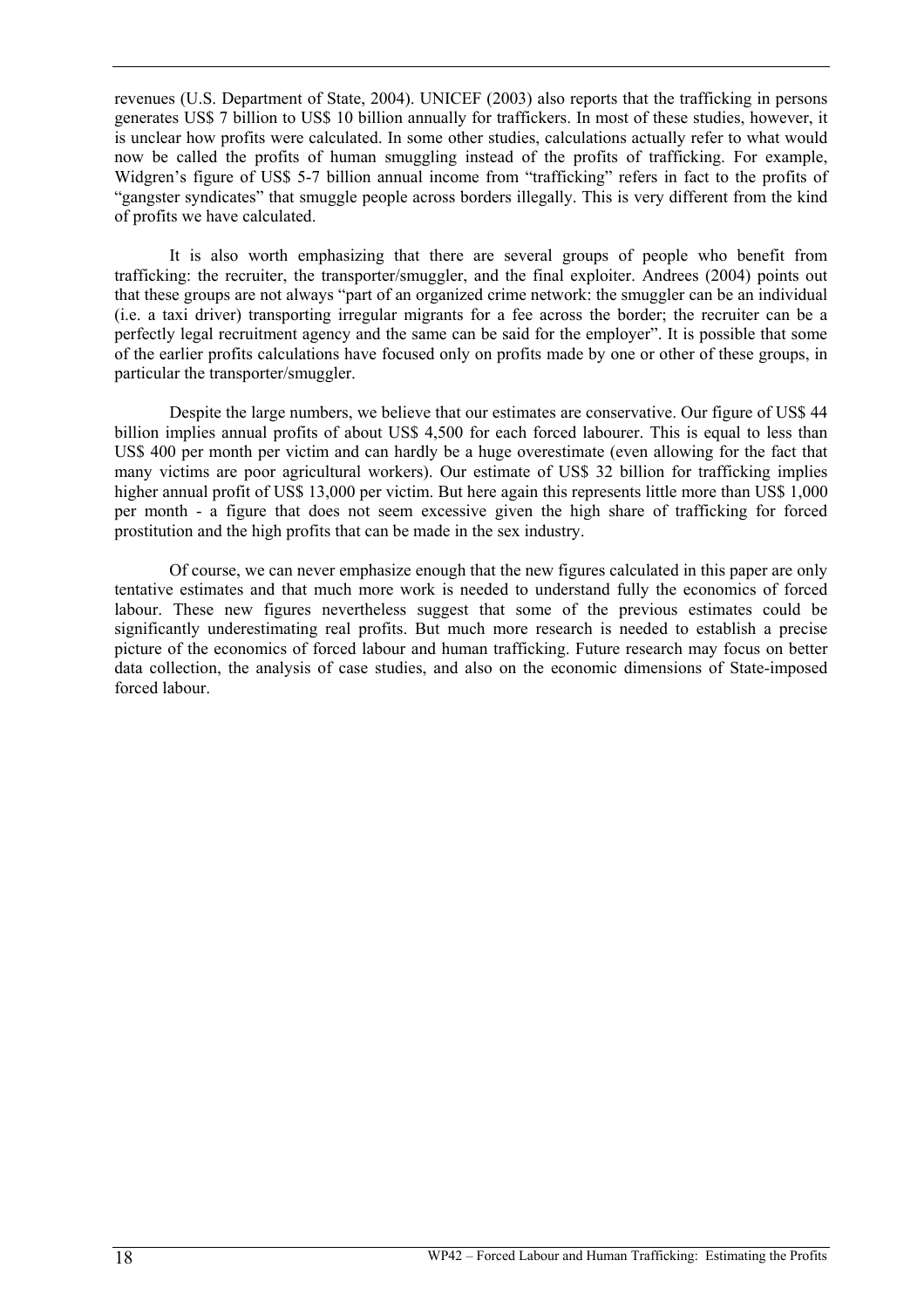#### **Bibliography**

Andrees, Beate. 2004. "ILO Research on the forced labour outcomes of human trafficking and irregular migration", paper for the IOM International Expert Meeting, Rome, May, (draft).

Assemblée Nationale. 2001. L'esclavage, en France, aujourdh'hui, Les documents d'information de l'assemblée nationale, Paris.

Bales, Kevin. 1999. Disposable People. University of California Press, USA.

Bedoya Eduardo, and Alvaro Bedoya Silva-Santisteban. 2005. El Trabajo Forzoso en la Extraccion de la Madera en la Amazonia Peruana, DECLARATION Working Paper 40, ILO, Geneva.

Bedoya Eduardo, and Alvaro Bedoya Silva-Santisteban. 2005a. Enganche y Servidumbre por Deudas en Bolivia, DECLARATION Working Paper, ILO, Geneva.

Belser, Patrick, Michaelle de Cock, and Farhad Mehran. 2005. An ILO Minimum Estimate of Forced Labour in the World, International Labour Office, Geneva.

Berger, John. 1985. The Sense of Sight. Vintage International, New York, USA.

Comité contre l'Esclavage Moderne. 2004. Statistiques (1998-mars 2003).

Corradini, Louise. 2001. "Ninos Encadenados", UNESCO, http://www.unesco.org/courier/2001\_06/sp/droits.htm

Dutch National Rapporteur on Trafficking in Human Beings. 2003. Trafficking in human beings; supplementary figures, Bureau NRM, The Hague.

Edlund, Lena and Evelyn Korn. 2002. "A Theory of Prostitution", Journal of Political Economy, Vol. 110, no.1, pp-181-214.

Free the Slaves & Human Rights Center University of California. 2004. Hidden Slaves: Forced Labour in the United States.

Galiana, Carmen. 2000. "Trafficking in Women", European Parliament, Working Paper, Civil Liberty Series LIBE 109 EN.

Fukuda-Parr, Sakiko. 2003. "New Threats to Human Security in the Era of Globalization", Journal of Human Development, Vol.4, No.2, July.

Laczko, Frank and Marco Gramegna. (2003). "Developing Better Indicators of Human Trafficking", Brown Journal of World Affairs, Summer/Fall, Vol.X, Issue 1.

Malarek, Victor. 2003. The Natashas: The new Global Sex Trade, Viking Canada, Toronto

United Nations. 2000. Protocol to Prevent, Suppress, and Punish Trafficking in Persons, Especially Women and Children, Supplementing the United Nations Convention Against Transnational Organized Crime, New York.

ICFTU. 2003. "Migrants in European Agriculture: Open Season from Exploitation", Trade Union World Briefing, December, No.7

ILO. 2005. A Global Alliance Against Forced Labour, Global Report under the Follow-up to the ILO Declaration on Fundamental Principles and Rights at Work, Geneva.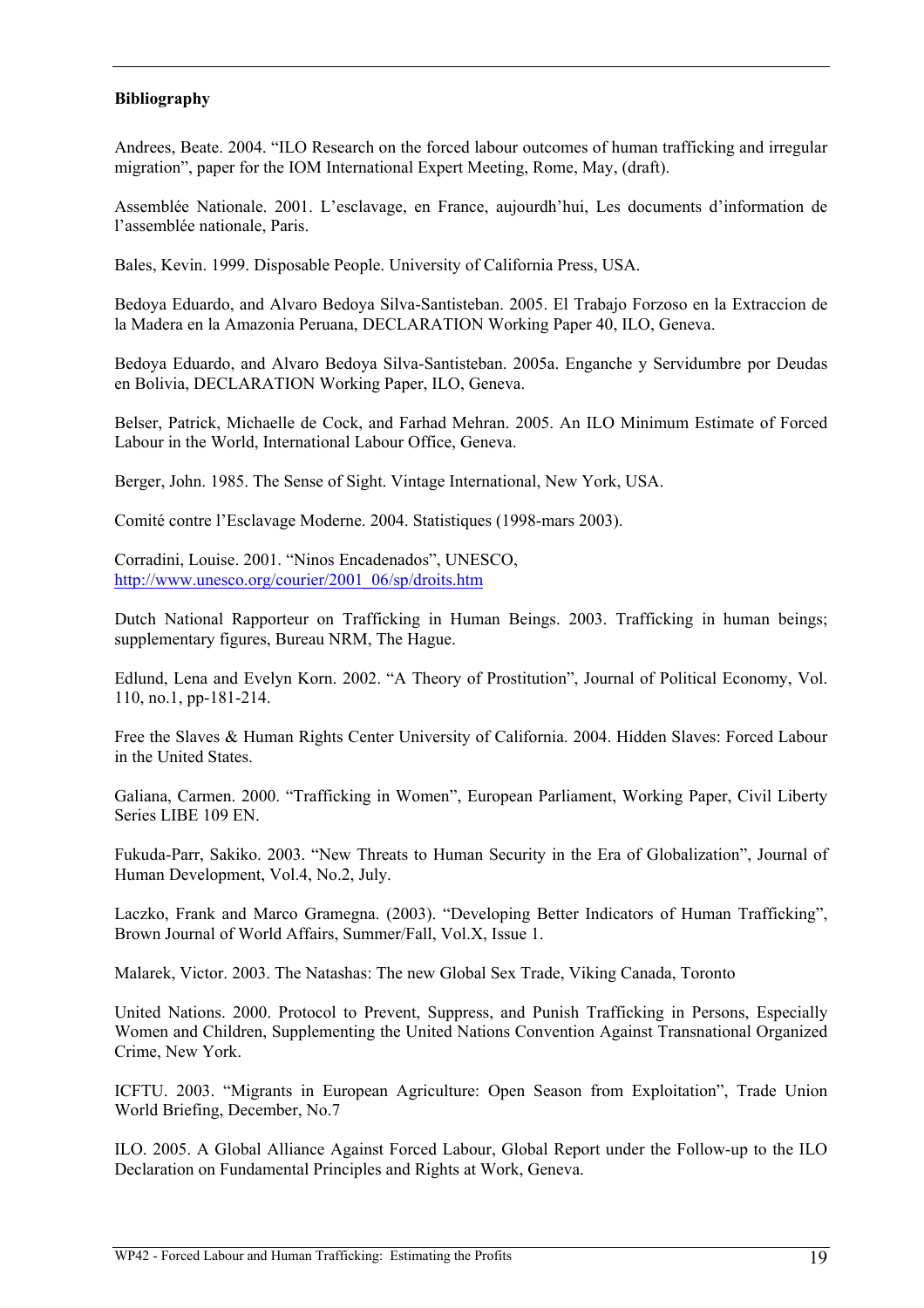ILO. 2001. Stopping Forced Labour, Global Report under the Follow-up to the ILO Declaration on Fundamental Principles and Rights at Work, Geneva.

Interpol. 2002. Finland Report 2002, National Situation Report. http://www.interpol.int/Public/THB/Women/situationReports/2002/finland.asp

OECD, IMF, ILO and CIS STAT. 2002. Measuring the Non-Observed Economy : A Handbook, OECD, Paris.

O'Neill Richards, Amy. 1999. "International Trafficking in Women to the United States: A Contemporary Manifestation of Slavery and Organized Crime", DCI Exceptional Intelligence Analyst Program, An Intelligence Monograph, Center for the Study of Intelligence, November.

Schloenhardt, Andreas. 1999. "Organised Crime and the Business of Migrant Trafficking: An economic analysis", Australian Institute of Criminology, AIC Occasional Seminar, Canberra, November.

UNICEF. 2003. End Child Exploitation : Stop the traffic, UNICEF, UK.

UNIDO (United Nations Industrial Development Organization). 2001. International Yearbook of Industrial Statistics.

U.S. Department of Justice. 2003. "Assessment of U.S. Activities to Combat Trafficking in Persons", Washington D.C, August.

U.S. Department of State. 2003. Trafficking in Persons Report, Washington D.C.

U.S. Department of Agriculture. 2003. "Farm Labor", National Agricultural Statistical Services (NASS), Washington D.C, August 15.

U.S. Department of Agriculture. 1998. "Hired Farm Labour in U.S. Agriculture", Agricultural Outlook/October, Economic Research Service.

US Department of Labor. 2000. "Findings from the National Agricultural Workers Survey (NAWS) 1997-98", Office of the Assistant Secretary for Policy, Office of Program Economics, Research Report No. 8, Washington D.C, March.

Van Dijk, Essy. (2002). Mensenhandel in Netherland 1997-2000, Zotermeer, KLPD/NRI.

Jonas Widgren. 1994. "Multilateral Co-operation to Combat Trafficking in Migrants and the Role of International organizations", Discussion Paper for the Eleventh IOM Seminar. October. Geneva.

World Bank. 2004. 2004 World Development Indicators, Washington, D.C.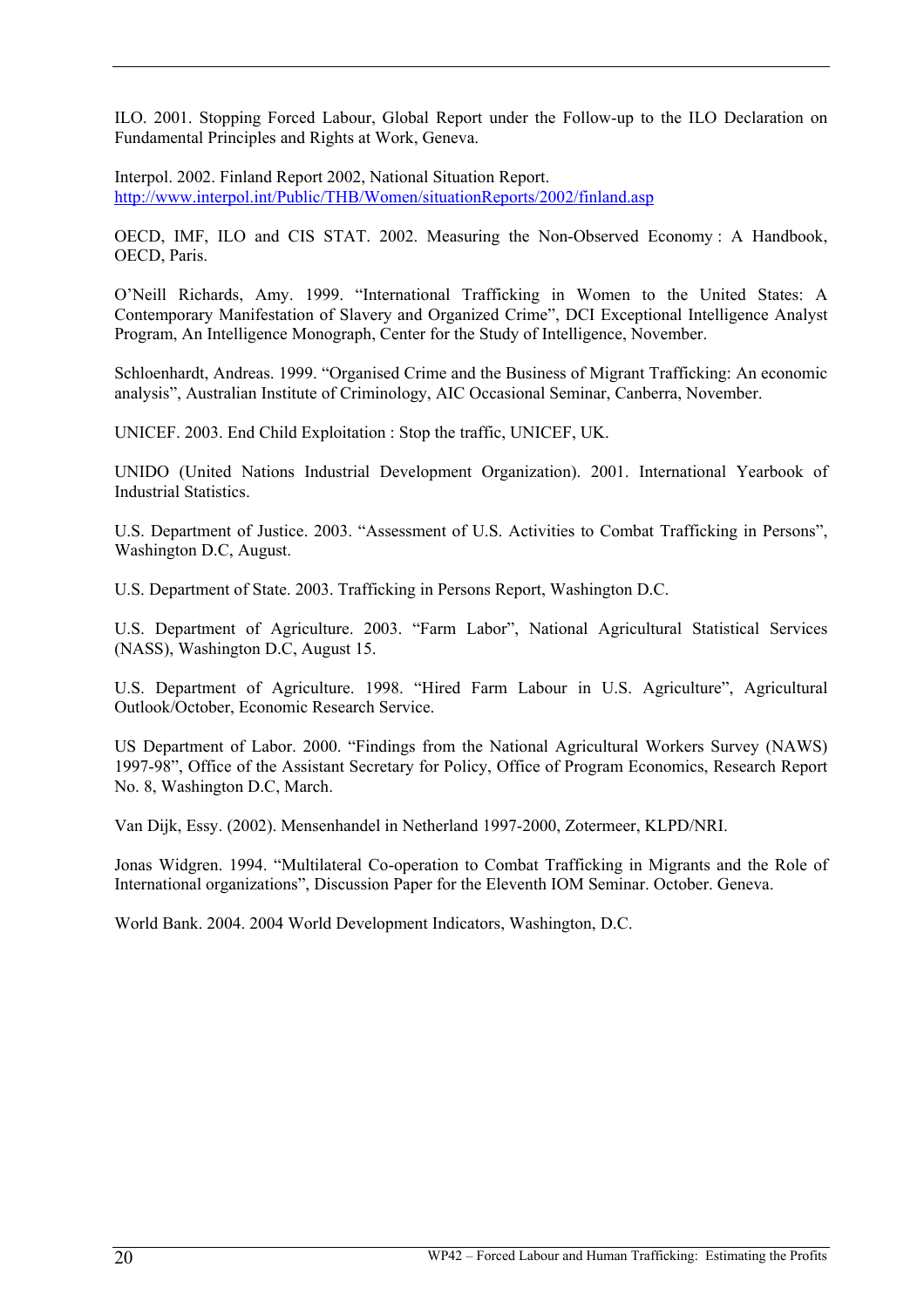List of Working Papers of the InFocus Programme on Promoting the Declaration

- No. 1 Bonded Labour in Pakistan, by Aly Ercelawn and Muhammad Nauman, June 2001.
- No. 2 A Perspective Plan to Eliminate Forced Labour in India, by L. Mishra, July 2001.
- No. 3 Défis et opportunités pour la Déclaration au Bénin, by Bertin C. Amoussou, August 2001.
- No. 4 Défis et opportunités pour la Déclaration au Niger : Identification des obstacles à la mise en œuvre des principes et droits fondamentaux au travail et propositions et solutions au Niger, by Moussa Oumanou, August 2001.
- No. 5 Égalité de rémunération au Mali, by Dominique Meurs, August 2001.
- No. 6 Défis et opportunités pour la Déclaration au Burkina Faso, by Seydou Konate, September 2001.
- No. 7 Child Labour in the Russian Federation, by Svetlana Stephenson, June 2002.
- No. 8 Intersecting risks: HIV/AIDS and Child Labour, by Bill Rau, June 2002.
- No. 9 Los principios y derechos fundamentales en el trabajo: su valor, su viabilidad, su incidencia y su importancia como elementos de progreso económico y de justicia social, de María Luz Vega Ruiz y Daniel Martínez, Julio 2002.
- No. 10 The Links between Collective Bargaining and Equality, by Adelle Blackett and Colleen Sheppard, September 2002.
- No. 11 Annotated bibliography on forced/bonded labour in India, by Mr. L. Mishra, December 2002.
- No 12 Minimum wages and pay equity in Latin America, by Damian Grimshaw and Marcela Miozzo, March 2003
- No. 13 Gaps in basic workers' rights: Measuring international adherence to and implementation of the Organization's values with public ILO data, by W. R. Böhning, May 2003.
- No. 14 Equal Opportunities Practices and Enterprises Performance: An investigation on Australian and British Data, by Prof. V. Pérotin, Dr. A. Robinson and Dr. J. Loundes, July 2003
- No. 15 Freedom of Association and Collective Bargaining, a study of Indonesian experience 1998- 2003, by Patrick Quinn, September 2003
- No. 16 Gender-based occupational segregation in the 1990s, by Richard Anker, Helinä Melkas and Ailsa Korten, September 2003.
- No. 17 Normalised and Disaggregated Gaps in Basic Workers' Rights, by W.R. Böhning, November 2003
- No. 18 Forced Labour: Definition, Indicators and Measurement, by Kanchana Ruwanpura & Pallavi Rai, March 2004.
- No. 19 Pay equity, minimum wage and equality at work: theoretical framework and empirical evidence, by Jill Rubery, November 2003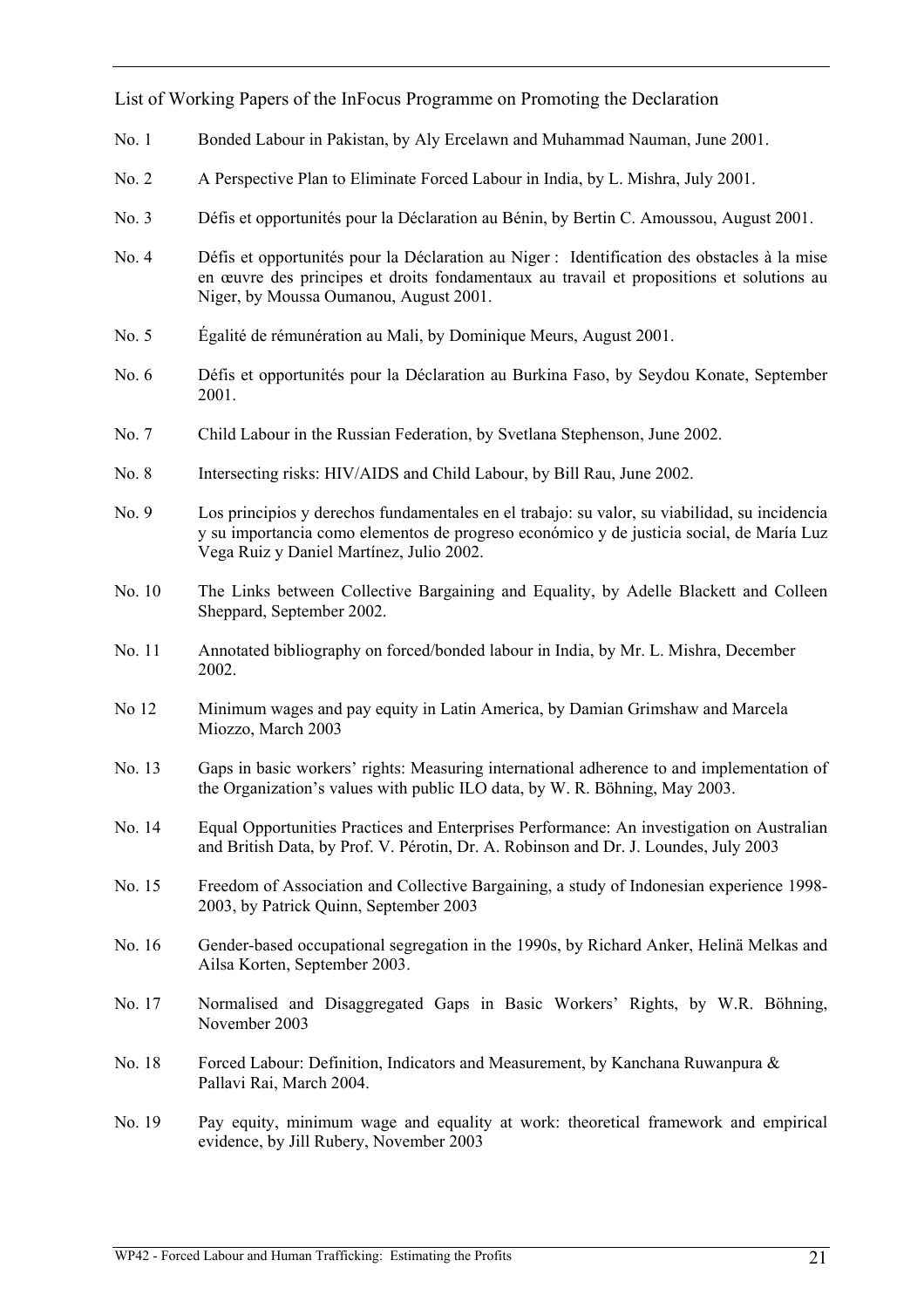| No. 20 | A rapid assessment of bonded labour in Pakistan's mining sector, by Ahmad Salim, March<br>2004.                                                                                                                             |
|--------|-----------------------------------------------------------------------------------------------------------------------------------------------------------------------------------------------------------------------------|
| No. 21 | A rapid assessment of bonded labour in hazardous industries in Pakistan: glass bangles,<br>tanneries and construction, by the Collective for Social Science Research in Karachi, March<br>2004.                             |
| No. 22 | A rapid assessment of bonded labour in domestic work and begging in Pakistan, by the<br>Collective for Social Science Research in Karachi, March 2004.                                                                      |
| No. 23 | A rapid assessment of bonded labour in the carpet industry of Pakistan, by Zafar Mueen<br>Nasir, March 2004.                                                                                                                |
| No. 24 | Unfree labour in Pakistan – work, debt and bondage in brick kilns in Pakistan, by the<br>Pakistan Institute of Labour Education & Research, March 2004.                                                                     |
| No. 25 | Bonded labour in agriculture: a rapid assessment in Punjab and North West Frontier<br>Province, Pakistan, by G.M. Arif, March 2004.                                                                                         |
| No. 26 | Bonded labour in agriculture: a rapid assessment in Sindh and Balochistan, Pakistan, by<br>Maliha H. Hussein, Abdul Razzaq Saleemi, Saira Malik and Shazreh Hussain, March 2004.                                            |
| No. 27 | Las desigualdades étnicas y de género en el mercado de trabajo de Guatemala, de Pablo<br>Sauma, Marzo 2004.                                                                                                                 |
| No. 28 | Libertad de asociación, libertad sindical y el reconocimiento efectivo del derecho de<br>negociación colectiva en América Latina: el desarollo práctico de un principio<br>fundamental, de Maria Luz Vega-Ruiz, Abril 2004. |
| No. 29 | Etude sur le travail forcé en Afrique de l'Ouest : le cas du Niger, de Ali R. Sékou et Souley<br>Adji.                                                                                                                      |
| No. 31 | Human trafficking in Europe: an Economic Perspective, by Gijsbert Van Liemt, June 2004.                                                                                                                                     |
| No. 32 | Chinese migrants and forced labour in Europe, by Gao Yun, August 2004 (English, French<br>& Chinese version)                                                                                                                |
| No. 33 | Trafficking of migrant workers from Romania: issues of labour and sexual exploitation, by<br>Catalin Ghinararu & Mariska N.J. van der Linden, September 2004.                                                               |
| No. 34 | Recruitment for employment abroad: law, policies and current practice in Romania, by<br>Catalin Ghinararu, March 2005.                                                                                                      |
| No. 35 | Methodology for estimating labour costs by sex, by Laís Abramo, Silvia Berger, Héctor<br>Szretter and Rosalba Todaro, September 2004.                                                                                       |
| No. 36 | The labour dimensions of irregular migration and human trafficking in Turkey, by<br>Prof. Ahmet İçduygu & Şhebnem Koşar Akçapar, March 2005.                                                                                |
| No. 37 | Trafficking of migrant workers from Albania: issues of labour $\&$ sexual exploitation, by<br>ICMC Center for Refugee and Migration Studies (CRMS), March 2005.                                                             |
| No. 38 | Forced labour outcomes of migration from Moldova: rapid assessment, by the Special<br>Action Programme to combat Forced Labour, ILO, March 2005.                                                                            |
|        |                                                                                                                                                                                                                             |